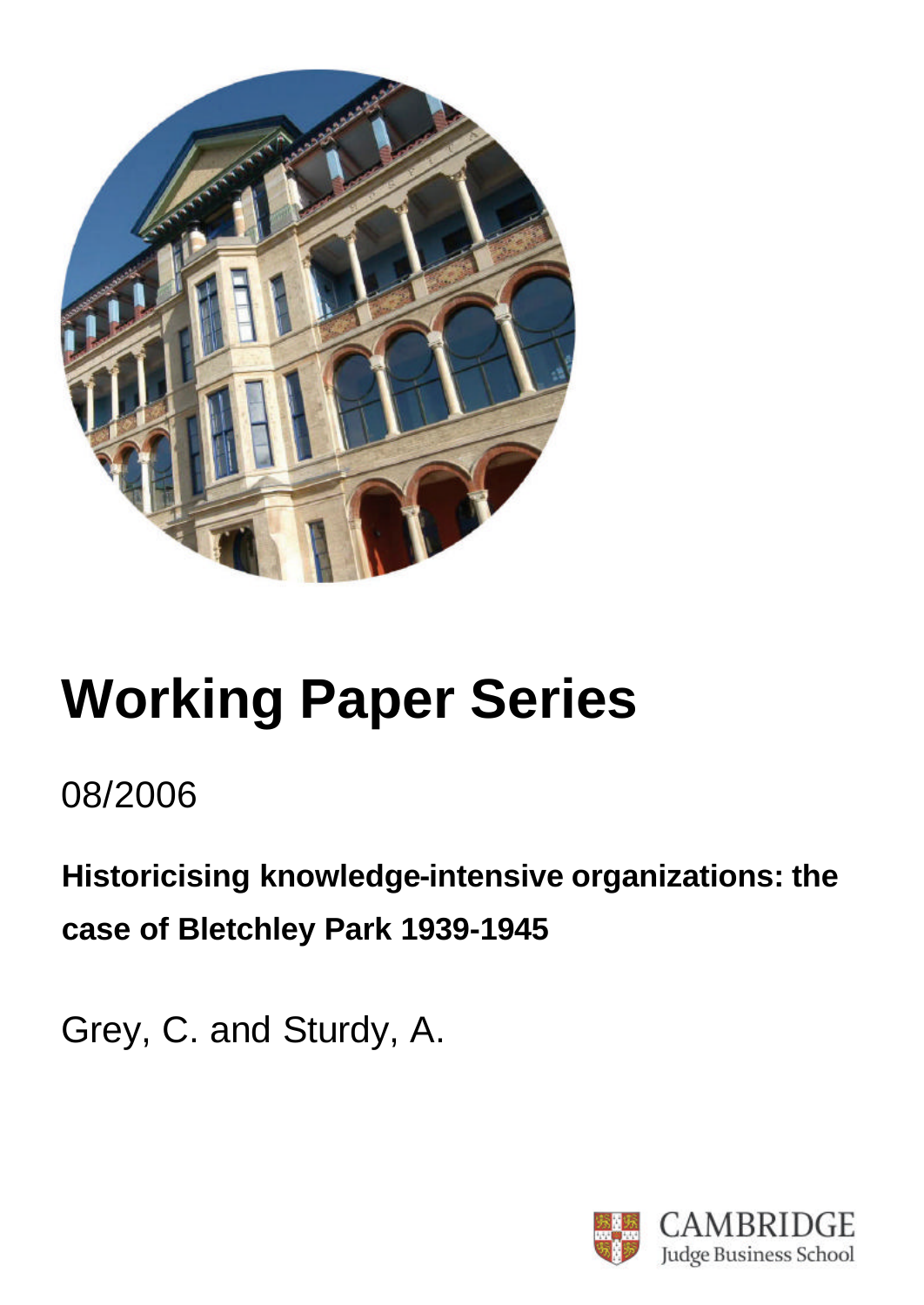These papers are produced by Judge Business School, University of Cambridge. They are circulated for discussion purposes only. Their contents should be considered preliminary and are not to be quoted without the authors' permission.

Author contact details are as follows:

Christopher Grey Judge Business School University of Cambridge c.grey@jbs.cam.ac.uk

Andrew Sturdy Warwick Business School University of Warwick andrew.sturdy@wbs.ac.uk

This paper will be presented at the EGOS 2006 Colloquium.

Please address enquiries about the series to:

Research Support Manager Judge Business School Trumpington Street Cambridge CB2 1AG, UK Tel: 01223 760546 Fax: 01223 339701 E-mail: research-support@jbs.cam.ac.uk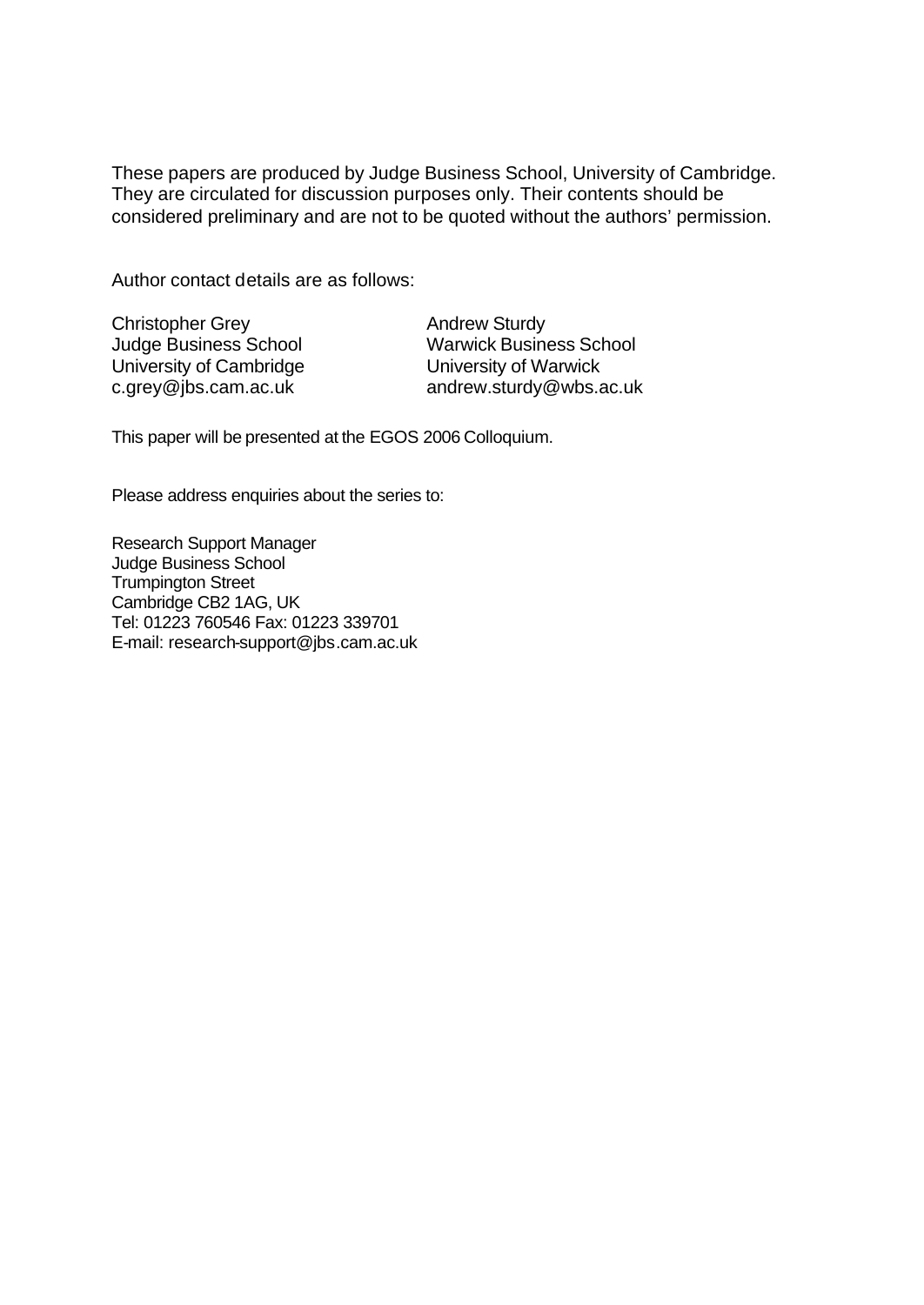# Historicising Knowledge-Intensive Organizations: The Case of Bletchley Park 1939- 1945

Christopher Grey (University of Cambridge, UK)

&

Andrew Sturdy (University of Warwick, UK)

Paper to be presented at the European Group for Organization Studies Colloquium, Bergen, Norway, July 2006

Contact: c.grey@jbs.cam.ac.uk

.

Acknowledgments: The work upon which this paper is based was funded by the Nuffield Foundation Social Science Small Grants Scheme whose support is gratefully acknowledged as is the assistance of Christine Large, Director of the Bletchley Park Trust Association and, in particular, that of the veterans of Bletchley Park who provided valuable information. Special acknowledgment is due to Dr Todd Bridgman (Victoria University, Wellington, New Zealand) and Dr Ruth Halperin (London School of Economics) who conducted literature reviews as part of the project.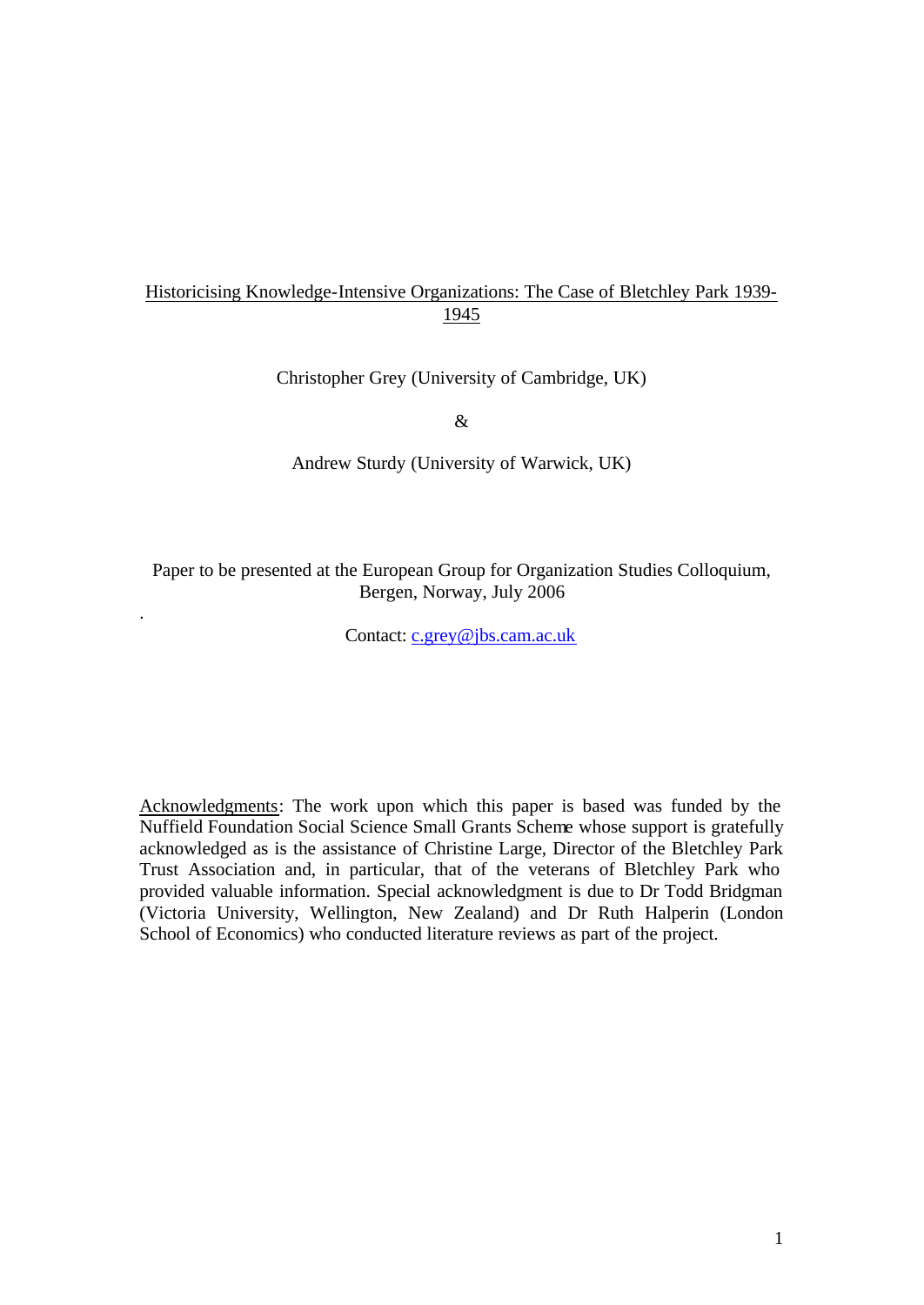## Historicising Knowledge-Intensive Organizations: The Case of Bletchley Park 1939- 1945

# Abstract

This paper contributes to the emerging 'historic turn' in organizational analysis identified by Booth & Rowlinson (2006) by developing an historicised account of Knowledge-Intensive Organizations (KIOs). In a way parallel to McGrath's (2005) study of early medieval Irish monastic communities as KIOs, we provide a study of Bletchley Park (BP), the WW2 codebreaking centre. In particular, we argue that not only are there parallels between contemporary KIOs and earlier organisational activities, but there is a densely connected history of knowledge intensive techniques. Furthermore, we contend that KIOs should not be seen simply as hybrids between bureaucratic and post-bureaucratic organisations, but that bureaucratic organisation is itself knowledge intensive and that the drawing of such boundaries is saturated with power, not least in categorising certain types of work and workers as privileged.

KEYWORDS: History. Organizational Analysis. Knowledge-Intensive Organizations. Bletchley Park. Signals Intelligence.

# Introduction

l

Shortly before the outbreak of the Second World War a manor house in the English midlands was purchased for use by the Government Communication and Cypher School (GC & CS). Its name was Bletchley Park (BP) and its purpose was to process Signals Intelligence ('sigint'). What happened there over the next few years was to have a decisive impact if not on the outcome then at least upon the duration of the war (Hinsley, 1993) and, it is hardly an exaggeration to say, upon the course of human history. At BP, new cryptanalytic techniques were developed which enabled the reading of, most famously, the Enigma<sup>1</sup> codes used by Nazi Germany and, in fact, a range of other Axis codes. This meant that for most of the war the Allies were in possession of much of German operational and strategic communications. In the process, the world's first computer was invented.

This paper is not concerned with the technical and military aspects of BP, but rather with its nature as an organization. More specifically, as we will argue, it can be considered as a Knowledge-Intensive Organization  $(KIO)^2$ . Although often remembered for a small number of geniuses, such as Alan Turing, BP was in fact a large and highly complex organization growing from less than 200 employees in 1939 to around 10,000 by the end of 1944. Moreover, the work was done in conditions of immense secrecy, a secrecy which was maintained in effect until 1974 (Winterbotham, 1974) and, in some aspects, for several years thereafter.

This paper represents the first public presentation of the findings of a two year study of the organization of BP. In the course of this study, an extensive investigation of

 $<sup>1</sup>$  Enigma machines were extremely complex cipher machines used by the German forces, who</sup> considered them unbreakable. The odds of breaking the code, actually a series of subcodes or keys which were changed daily, randomly was approximately 1 in  $10^{48}$ 

 $2^2$  For ease of exposition, throughout this paper we will use the term KIO even when discussing literature which prefers the term Knowledge-intensive Firm or KIF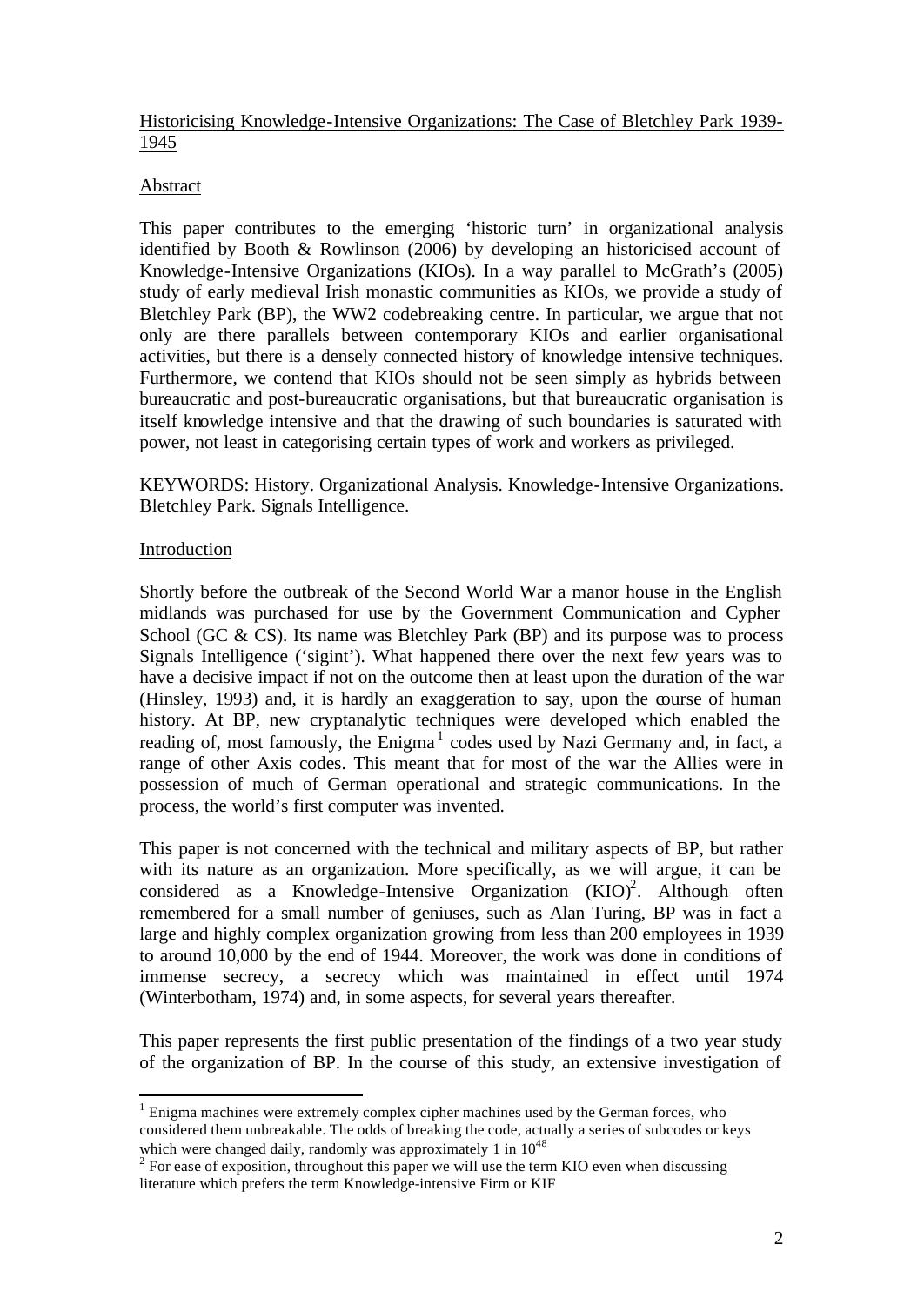archive material held at the Bletchley Park Trust (BPT) and the Public Record Office  $(PRO)^3$  was undertaken, for the first time we believe, with,a specifically organizational focus. There is also a voluminous secondary literature on BP which we have studied. This ranges from highly illuminating recollections (e.g. Calvorcoressi, 19??; Hill, 2004; Hinsley & Stripp, 1993; Welchman 1981) through to academic and detailed journalistic studies (e.g. Smith, 1998; Smith & Erskine, 2001) to the official history of British wartime intelligence operations (Hinsley at al, 1979-1984; 1993). There is even a novel, *Enigma* (Harris, 1995), subsequently made into a film, which whilst of course fictional is closely researched and discloses much of interest. With the partial exception of Budiansky (2000) and Davies (2001), there is little in this literature with a directly organizational focus although there is a wealth of incidental material of relevance. However, there is in addition a small more precise and scholarly literature (Black & Brunt, 1999, 2000; Brunt 2004) concerned with indexing and information management at BP which, whilst different in focus to our study, is of considerable relevance to it.

Apart from archive and secondary sources, we have had intensive discussions with those having expert historical knowledge of BP. These include Rodney Brunt, whose work on information management we have just referred to, as well as experts at BPT and the Government Communication Headquarters, GCHQ (the successor organization to GC  $\&$  CS). It is worth recognizing that whilst information about BP is now almost entirely declassified and in the public domain, the fact that it was secret for so long presents a particular challenge of reconstruction which is different in kind to, for example, conducting a company history.

Additionally, we have drawn upon the transcripts of some 200 interviews with veterans of BP lodged in the BPT archive. These were conducted by various people at various times and for various purposes and so do not constitute a systematic resource but nevertheless one of interest. Finally, we ourselves collected a small amount of testimony from BP veterans in the form of a) interviews with five such veterans chosen for their knowledge of administrative issues at BP b) with one of these interviewees, who worked directly for the Deputy Director of BP, we conducted follow up telephone interviews and also a site visit of offices at BP c) correspondence with five other veterans who were not well enough to be interviewed d) conversations with some 10 veterans at a BPT official re-union as part of a session arranged by the organisers. In all of this testimony we pursued specifically organizational material. It will be appreciated that this kind of evidence is of a particular sort, since it is both retrospective and, moreover, very distantly so, with the informants being very elderly (the youngest in her late 70s, the eldest in her early nineties). It needs to be treated very circumspectly. Space precludes discussion of this interesting methodological issue, but see Summerfield (2005) for such a discussion and Summerfield & Peniston-Bird (2006) for an exemplification of how such material can be used in an analogous  $case<sup>4</sup>$ .

<sup>&</sup>lt;sup>3</sup> Specifically, the HW sequence of the Public Records Office. HW/3 and HW/14 are of particular relevance.

<sup>&</sup>lt;sup>4</sup> We should perhaps note the particular ethical issues posed. The informants we worked with are all members of the BPT network and were contacted by letter via the BPT or else contacted us in response to an appeal by BPT. All those interviewed gave written consent. Interviews were tape-recorded and lasted for around 2 hours.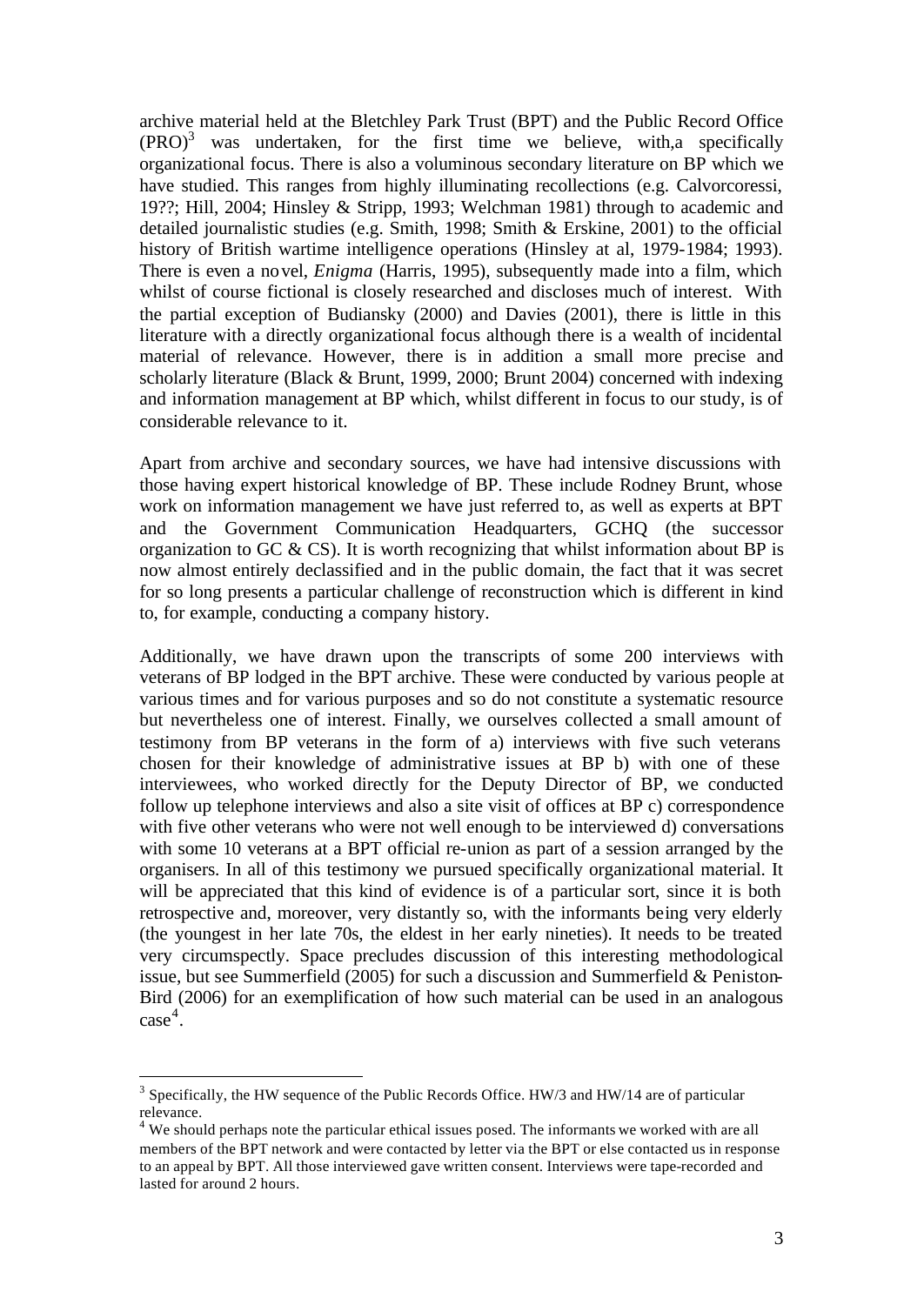The volume of material collected through these various methods is of a daunting quantity and complexity, and we can only present a tiny part of it within the context of a short paper. In any case, in addition to doing so, we wish to pursue a particular theme, namely that of historicising our understanding of knowledge-intensive organizations. Therefore, before saying anything more about BP, we will make some brief comments about the project of historicising organizational analysis, mainly in order to indicate our own stance towards this project. We will then introduce some themes and debates from the existing literature on KIOs before presenting some detail on the BP case. In the next section we will draw together the themes of history, KIOs and BP before moving to a concluding discussion.

#### Historicising Organizational Analysis

For at least a decade there have been calls for more historically sensitive approaches to organizational analysis (Kieser,1994; Zald, 1993) and there are distinct signs that these calls are being heeded to the point where there may be emerging an 'historic turn' within the discipline (Booth & Rowlinson, 2006; Clark & Rowlinson, 2004). Without wishing to repeat the detailed reviews and arguments contained within these latter works, it is worth briefly outlining some of the issues in order to position the approach we take in the main body of this paper.

Kieser notes that Weber, perhaps the single most significant progenitor of organizational analysis, was as much historian as sociologist, believing contemporary institutions could only be understood by knowing how they developed in history. However, over time interest in history dissipated, "and nowadays, excursions of organization researchers into history have become extremely rare" (Kieser, 1994: 609). One reason is the professionalisation of sociology, as sociologists developed a preference for scientific methods in order to create a distinct identity for the discipline. Sociologists favoured grand theories, which are largely distrusted by historians. They look to generalise, while historians typically stress the uniqueness of organizations. Kieser contends that organization theory has followed this trend away from history (cf Zald, 1993), with the partial exception of labour process theory which was isolated from, and largely ignored by the mainstream and therefore did little to restore the status of historical analysis more generally.

Rowlinson & Hassard (1993) also regard the tension between history and sociology as critical for understanding organization studies' hostility to historical work. They identify two issues - one methodological and the other epistemological - which they explore by reference to the literature on organizational culture. The first issue refers to a heightened sensitivity towards meaning and understanding as explanation of behaviour, which privileges in-depth, qualitative interviewing and makes history relatively inaccessible, especially if potential respondents are dead. Culture is researched at the inter-personal level, with documents and other archival material not assumed to be as central to the organization's history.

The second reason for the failure of organization studies to incorporate history is epistemological. Rowlinson & Hassard believe that much culture writing has succumbed to post-modernism, which is sceptical about the epistemological status of historical events. If taken to its logical conclusion this means that all history is subjective - history is what the historian makes it. In culture writing, they see this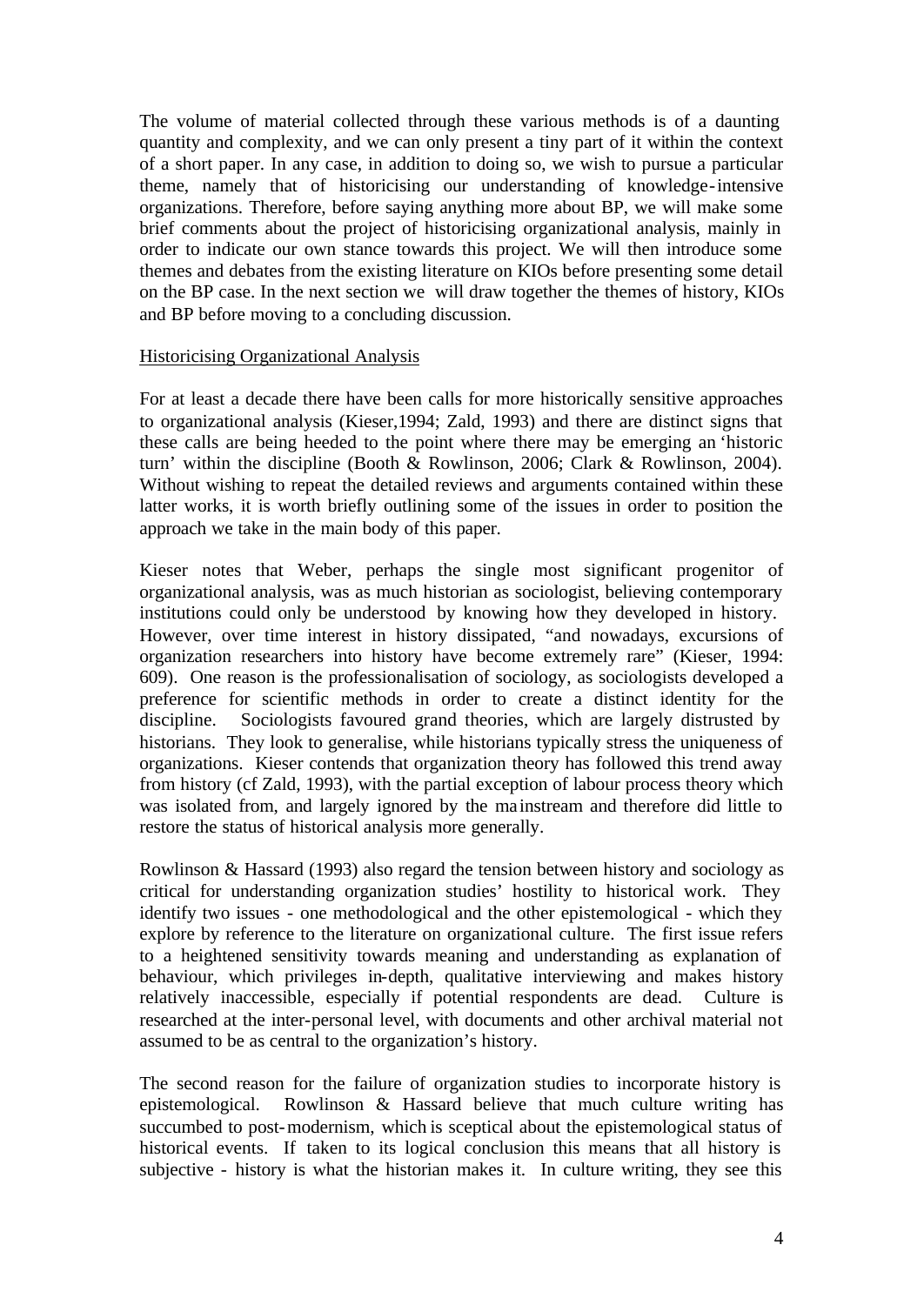view as exemplified by Martin (1985), for whom both cultures and organization histories are socially constructed. While accepting this, Rowlinson & Hassard argue that "the reality of a past need not be abandoned because it has undergone a process of social construction, to do so would result in abandoning historical research. Instead, the production of history, itself the process of social construction, can be incorporated into the historian's account" (Rowlinson & Hassard 1993: 302).

One particular way in which history is produced within the management and organization field is, paradoxically, through the adoption of resolutely ahistorical assumptions. That is, as Clark & Rowlinson (2004) make clear, the issue is not just the absence of history, but the way in which history is used within organization studies. Classic popular management books place great importance on historical sources, but conduct, according to Clark & Rowlinson, hagiography rather than historiography (cf Case, 1999). This is the presentation of "historical narratives in a common-sense, quasi-pluralist form, where the lack of reflexivity regarding rhetoric leaves ideological assumptions unexplored" (Clark & Rowlinson, 2004: 335). These works are replete with voluntaristic surface narratives that provide simplistic overviews of the past and give no consideration to the ways in which structures constrain and shape agency.

To seek to provide a corrective to this is consistent with Kieser's (1994) argument that one reason why an historical approach to organizational analysis may be valuable is the recognition that identification of organizational problems and their solutions are ideology-laden. Therefore, by confronting popular thinking in contemporary organization theory with similar developments in the past, it is possible to identify and overcome prejudices in their current presentation. It is also consistent with the third of the strategies for an historical approach to organizational analysis proposed by Üsdiken & Kieser (2004), that which they call 'reorientationist'. This approach is described (and endorsed) by Booth & Rowlinson as involving "a thoroughgoing critique of existing theories of organization for their ahistoric orientation" (2006: 8).

Taken together, the arguments we have briefly reviewed here are indicative of our own perspective. We agree with the need to provide a more historically sensitive form of organizational analysis and one in which, whilst the facts do not speak for themselves in the way apparently envisaged by, for example, Golden (1992; 1997), nor are they infinitely plastic constructs with no existence independent of accounts given of them. Certainly the facts which are recorded, recalled and selected by the organizational analyst are to be understood within a context of ideology and epistemology; but this is so for any form of organizational analysis including, perhaps especially, including that which ignores history all together, or treats it only cursorily. This brings us to the other many issues we have highlighted, namely the need to use historical analysis to reorient dominant approaches to the study of organizations.

More specifically, we are concerned to reorient what has been the dominant account of KIOs, which are almost universally considered as either very recent or still emergent phenomena. The main exception to this is a study we will now consider in some detail for in its approach, although not of course its focus, it has several similarities to our own. McGrath (2005) examines organization and management practices within early medieval Irish monastic communities and their parallels with contemporary KIOs. By suggesting that they might also have been organizations of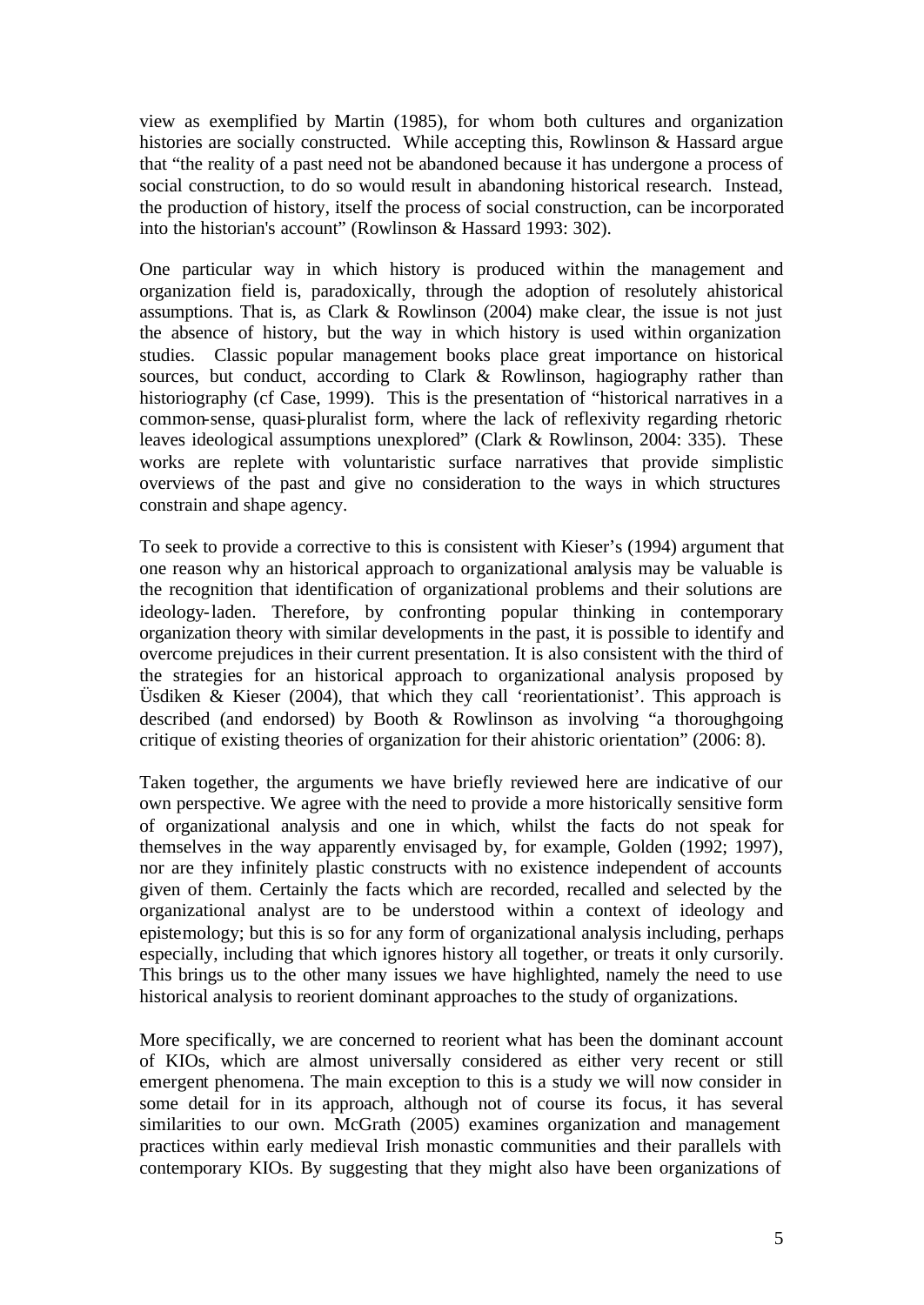the past, this study adds a level of historical complexity to contemporary discourses about KIOs. The study aims to:

"… open up debate, to encourage new ways of seeing, to explore possible mutual interpenetration of past and present and thereby problematize the bland ahistoricism underpinning current discussion of knowledge workers and KIOs and organization theory generally." (McGrath, 2005: 551).

McGrath identifies three themes of early medieval Irish monastic communities which are pertinent to understanding contemporary KIOs: structure; strategy and control; and community and he believes the parallels are impressive, despite the 1000 year separation. Both forms favour a flexible, geographically dispersed network form of structure. Teamwork is central to both, allowing a level of specialisation and, through collaboration, extensive knowledge sharing and the development of a communal orientation. Both have a clear and unifying mission but little sense of elaborate strategic planning. Both emphasise a relatively discrete body of knowledge by focusing on interpretation and applied skills in terms of exploiting ore knowledge. Both see knowledge sharing (both internally and externally) as a core philosophy. Lastly, both have a strong emphasis on normative control with a view to fostering high commitment, responsibility and autonomy as a means of enabling dispersed activity.

After identifying these parallels, McGrath lists three contributions of this 'monastic metaphor' for the study of contemporary KIOs. First, it provides insights into the nature of community, an emerging but under-represented topic in KIOs. This "cautions against simplistic instrumental and narrowly focused models aimed at designing appropriate value-driven communities within organizations" (2005: 559). The second contribution concerns the high level of heterogeneity across Irish monastic settlements in terms of their structure and management, which encourages a view of KIOs as a plural form. Third, McGrath speculates that the success and endurance of monks can be partly attributed to the way they exploited a gap in the existing social structure. Contemporary KIOs have assumed a similar social significance, by positioning themselves as "the mediators or guardians of this new uncertain order" he argues (2005: 561).

The paper concludes with a discussion of methodological issues raised by the study. Here, McGrath notes that the parallels between contemporary KIOs and early Irish monastic communities might be coincidental and that even if these parallels are evident, the contexts are so different that drawing generalisations from the premodern context is impossible. His intention was not to present a counter-history to the emergence of KIOs or argue for a philosophy of universal evolution, but to suggest the possibility of continuity or cyclicality and therefore to encourage new perspectives for understanding KIOs.

Our contention about Bletchley Park is a similar one. Clearly it is much closer in time than early medieval monastries and, amongst other things, this means that our case can be explored using rather different methods. But we too, are, at least in part, concerned with providing the parallels and resemblances which provide much greater historical texture than is normal in understandings of KIOs, and which undercut the notion that they are a new and unprecedented organizational form, characteristic of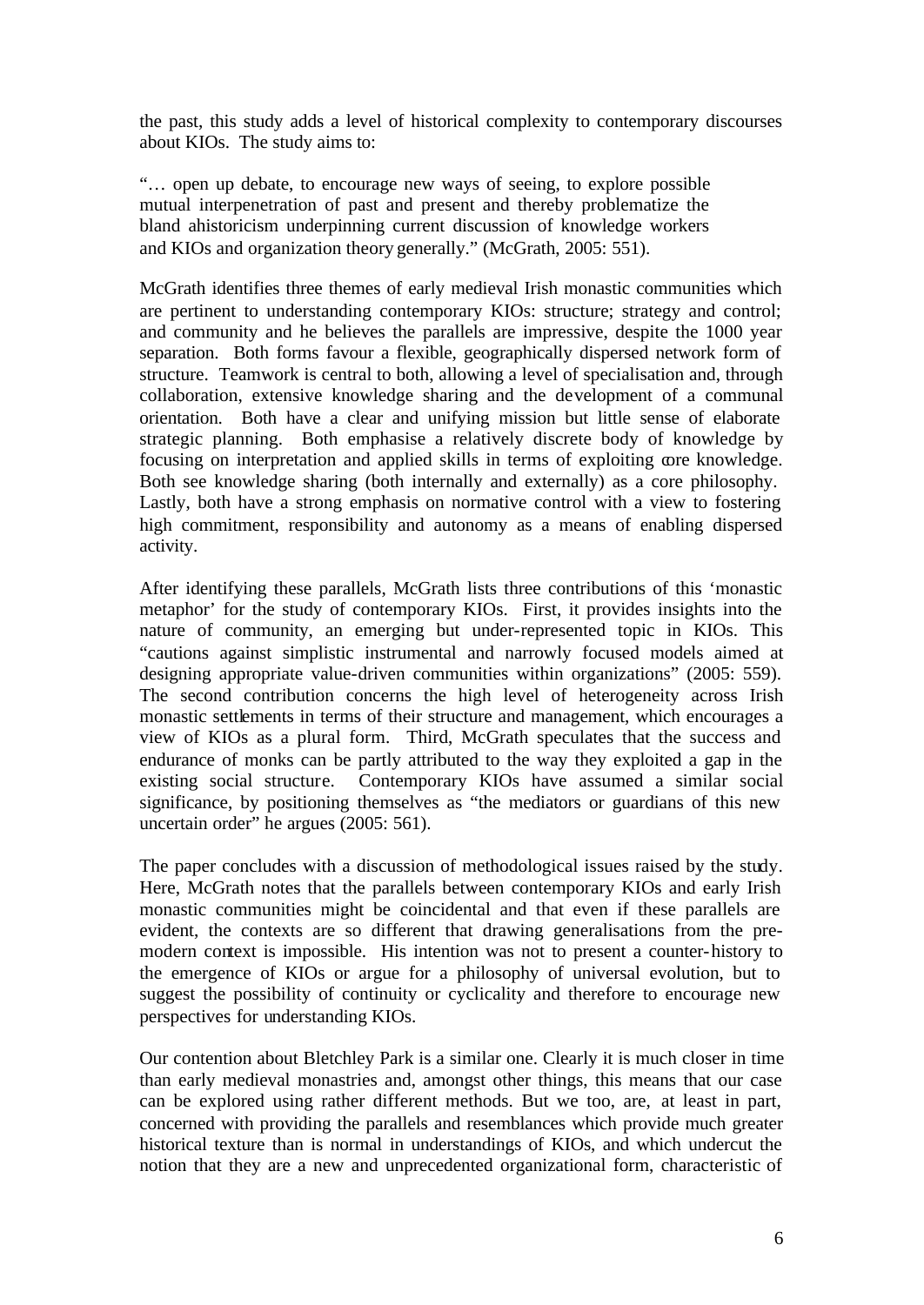late modernity. Additionally, we have the same reservations as McGrath about the idea that this reorientation constitutes a counter-history. That is, we are not saying that Bletchley Park is somehow the point of origin of KIOs. Nor are we saying, in anachronistic fashion, that it was 'the same as' contemporary KIOs. However, we depart from McGrath's stance in not only highlighting parallels and the possibility of cyclicality, but pointing towards an interconnected history of knowledge intensive techniques. Such techniques form part of the focus of what has become a large and influential literature on contemporary KIOs to which we now turn.

#### Theorising Knowledge-Intensive Organizations

Attempts to define and conceptualise 'knowledge-intensive organization' tend to begin from acknowledging the problematic nature of this concept. Starbuck (1992) points out that KIO has diverse meaning partly because people use different definitions for 'knowledge' - itself a highly ambiguous term which has many meanings. Since all organisations and work involve knowledge, it follows that what qualifies as a KIO or as 'knowledge work' (KW) is rarely self evident. The concept of 'knowledge intensiveness' is vague, and tends to encourage interpretations of knowledge that erase the distinction between knowledge and other forms of human capacity. It is therefore difficult to substantiate knowledge-intensive organisation (KIO) and knowledge work as distinct and uniform categories. Nevertheless, there are differences between professional service and high-tech companies on the one hand, and more routinised service and industry companies on the other. This is reflected, for example, in terms of broadly shared ideas about the significance of a long theoretical education and of intellectual capabilities for the work. Karreman et al (2002) therefore suggest that "it makes sense to refer to KIO as a *vague but meaningful* category, with sufficient heuristic value to be useful. The category does not lend itself to precise definition or delineation because it includes organisations that are neither unitary nor unique" (2002:71).

Several 'broad-brush' definitions for KIO are suggested in the literature, for example, in Blackler (1995) KIOs are described as "organisations staffed by a high proportion of highly qualified staff who trade in knowledge itself". Similarly, in Karreman et al (2002) KW and KIO are distinguished from other kinds of work and organizations on the assumption that KW, and KIO as an environment, contains unique qualities. The most crucial difference lies in the assertion that KW is primarily intellectual as it draws on mental abilities rather than physical strength or manual craft. Starbuck (1992) too, notes that the term *knowledge-intensive* imitates economists' labelling of organizations as capital intensive and labour intensive, indicating the relative importance of either capital or labour as production inputs. By analogy, labelling an organization as knowledge intensive implies that knowledge has more importance than other inputs. According to Karreman et al (2002), the literature suggests that the concept of KIO applies to organisational settings that share the following common denominators:

- Personnel are highly qualified and have professional backgrounds (i.e. academic and other comparable pre-employment training and education).
- Products and services are complex and/or non-standard.
- Product, market and personnel development are significant activities within the organisation.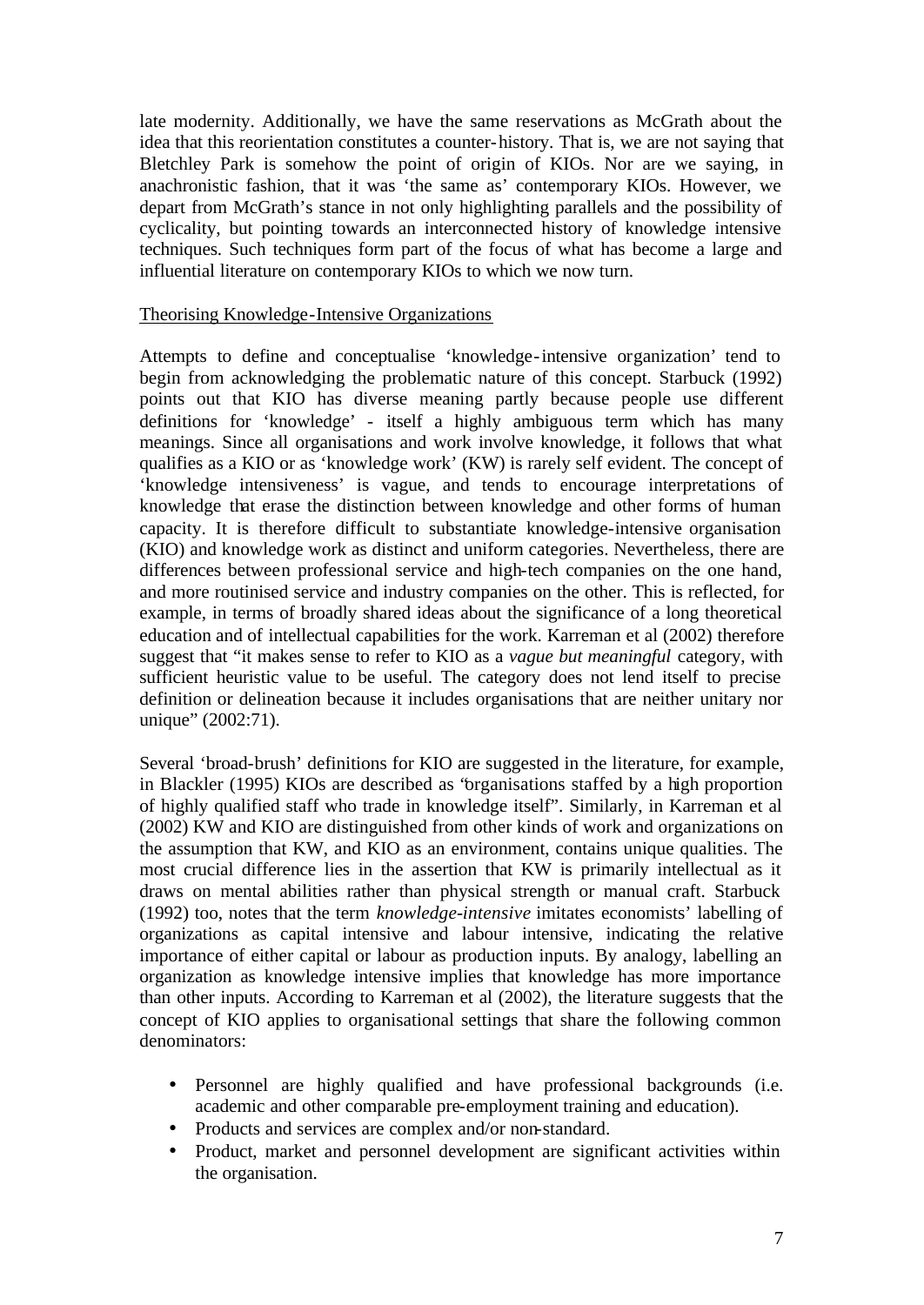A more comprehensive discussion is provided by Starbuck (1992; see also Alvesson, 2004) who proposed the following considerations and criteria for labelling organizations as knowledge-intensive:

- *KIO vs. information-intensive organization.* Knowledge is a stock of expertise, not a flow of information. Indeed, some activities draw on extensive knowledge without processing large amount of current information (e.g. management consulting). Conversely, an organization can process much information without using much knowledge. Nevertheless, it may be difficult to draw the line between a KIO and an information-intensive organization since expertise and large scale may well reinforce each other.
- *Esoteric expertise vs. widely shared knowledge.* If one defines knowledge broadly to encompass what everybody knows, every organization can appear knowledge-intensive and the value of focusing on a special category of organizations is lost. Similarly, every organization has some unusual expertise. To make KIO a useful category, exceptional expertise must make an important contribution. One should not label an organization as knowledgeintensive unless exceptional and valuable expertise dominates commonplace knowledge.
- *The scope of expertise in KIOs.* One can define expertise broadly, recognise many people as experts, and see the expertise embedded in many machines and routines. This strategy makes KIOs less special, but it removes some blinkers caused by stereotypes about expertise and increases the generality of findings about KIOs. Alternatively, one can acknowledge only legitimated expertise of people with extensive formal education, and can emphasise high tech machine and unusual routines. The second strategy makes KIOs more special but accepts stereotypes about expertise which bear the influence of social class and social legitimacy.

*An expert may not be a professional and a KIO may not be a professional organization.* Professionals have specialised expertise that they gain through training or experience, and KIOs may employ people who have specialised expertise. Thus, KIOs may or may not be professional organizations. A profession has at least four properties besides expertise, namely an ethical code, cohesion, collegial enforcement of standards and autonomy. Management consulting and software engineers for example, do not qualify as recognised professions although those who do these jobs have rare expertise. KIO therefore forms a broader category than professional organization, even though there may be similarities in terms of labour markets, interpersonal ne tworks, experts' individuality, selfinterest and social standing.

• *KIOs' knowledge may not be in individual people.* Besides the knowledge held by individual people, one can find knowledge in: capital such as plant, equipment or financial instruments (when knowledge is convened to physical forms); organization's routines, strategies and cultures; and, professional cultures which similarly carry valuable knowledge. This is another reason why KIOs may not be professional organizations and organisations such as McDonald's hamburgers provides an illustrative example of an organization in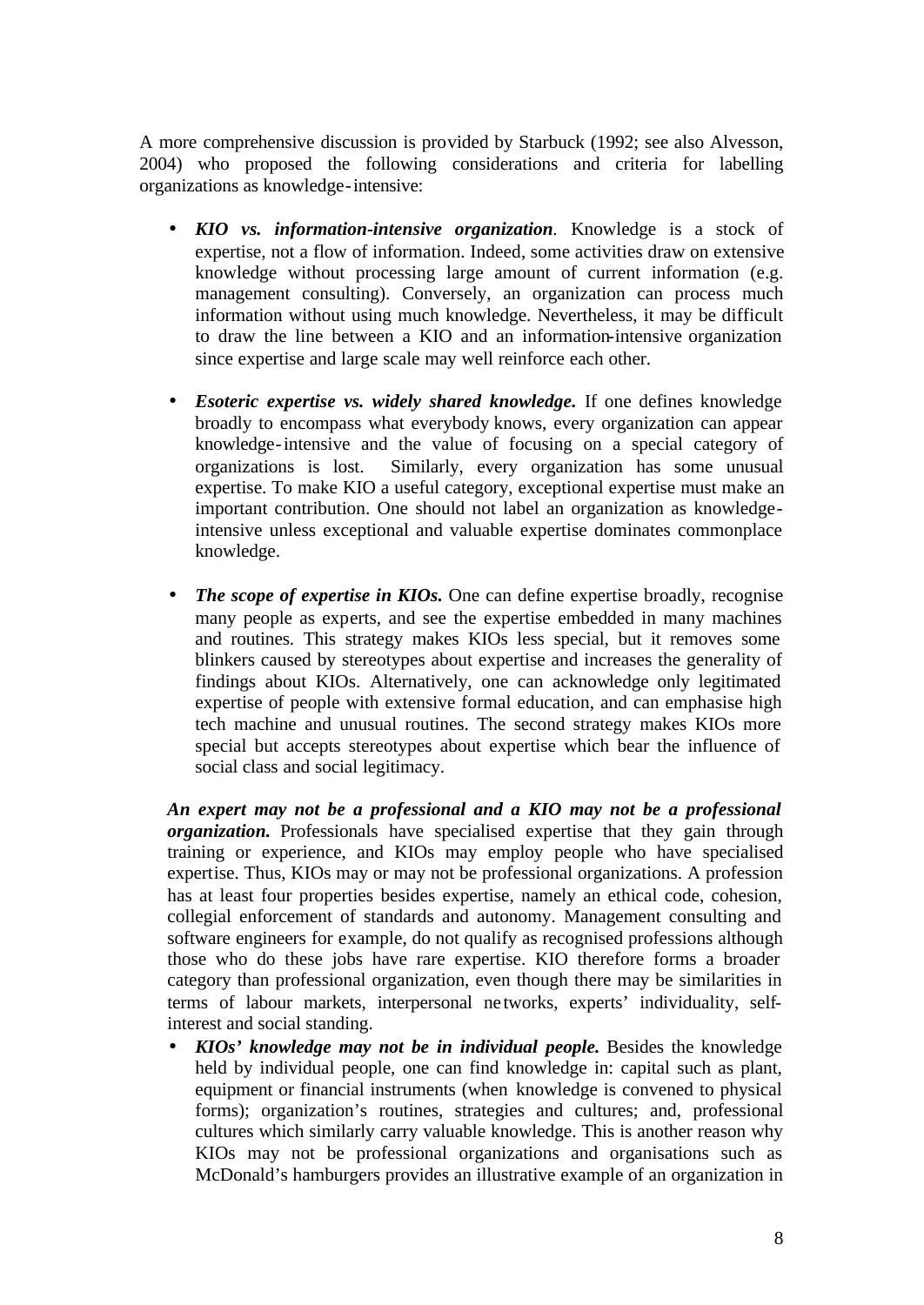which knowledge is embedded in technology and routines that substitute for in-person management.

Moving beyond Starbuck's discussion of the characteristics of KIOs, it is possible to find other, albeit related, conceptions of how we should theorise such organizations. The first of them tries to capture what is distinctive about the *knowledge* part of a KIO. The second, which we will consider in more detail, is the *organization* part of a KIO.

On the first issue, Alvesson (1993; 2004) argued that *ambiguity* represents a central aspect of KIO*,* understood as persistent uncertainty, confusion and contradiction. Ambiguity is present in several ways for KIOs. The concept of knowledge for example is highly ambiguous, thereby making both the product of the KIO (knowledge) and its production processes (knowledge development and maintenance) ambiguous in character. The very idea of sophisticated knowledge means that complexity and uncertainty prevail. Furthermore, KIOs are typically engaged in complex and difficult tasks that cannot be perfectly converted into standardised work procedures and regulation. Hence, KIOs are forced to attract and retain qualified people who can adapt their repertoire to meet the demands of the task. Managing these workers in a strict manner through a focus on behaviour is difficult due to the nature of the work, so a considerable amount of *self-organisation* is necessary (Robertson and Swan, 2003). This means that the most important organisational knowledge is dislocated from standardised work procedures towards the individual's skills, experiences and capabilities. In contrast to the bureaucratic (and Taylorised) form, mission critical organisational knowledge is not stored or manifested in procedures and processes in KIOs, but rather in qualified individuals - the professionals or experts (Karreman et al., 2002).

This latter point is highly significant for the second aspect of the theorisation of KIOs which we will discuss. It relates not simply to the question of what charactersises KIOs but to the pertinent question (for this paper) of their historiography. A general characteristic typically claimed for KIOs is that of *debureaucratisation*. Karreman et al (2002) argue that the literature tends to picture knowledge-intensive organizations as a departure from the bureaucratic form. They propose that the difficulties of employing valid and reliable rules and performance measures in KIOs has led many authors to emphasise cultural-ideological or internal control instead of bureaucratic or market-like forms of external control. KIOs are seen to depart from the bureaucratic/systematic model by decentralising activities, encouraging entrepreneurship and creativity, and not involving everyone in decision making. KIOs downplay formal structures, and they achieve coordination through norms and reward systems instead of hierarchy. Starbuck (1992: 730) cites four reasons for this: a) experts' sense of importance as individuals and their desire for autonomy: close control would induce exit, b) common values and norms that result from many years of formal education – KIOs appear to derive some of their properties from universities, c) experts have to work independently because projects involve just a few people, and d) the instability of projects and services means that in order to absorb variations in demands for their services, KIOs need fluidity and ambiguity. Matrix and 'project' structures are prevalent and organisation charts are often sketchy. Supervisors counsel non-directively and experts form liaisons across formal boundaries, including those of the organisation.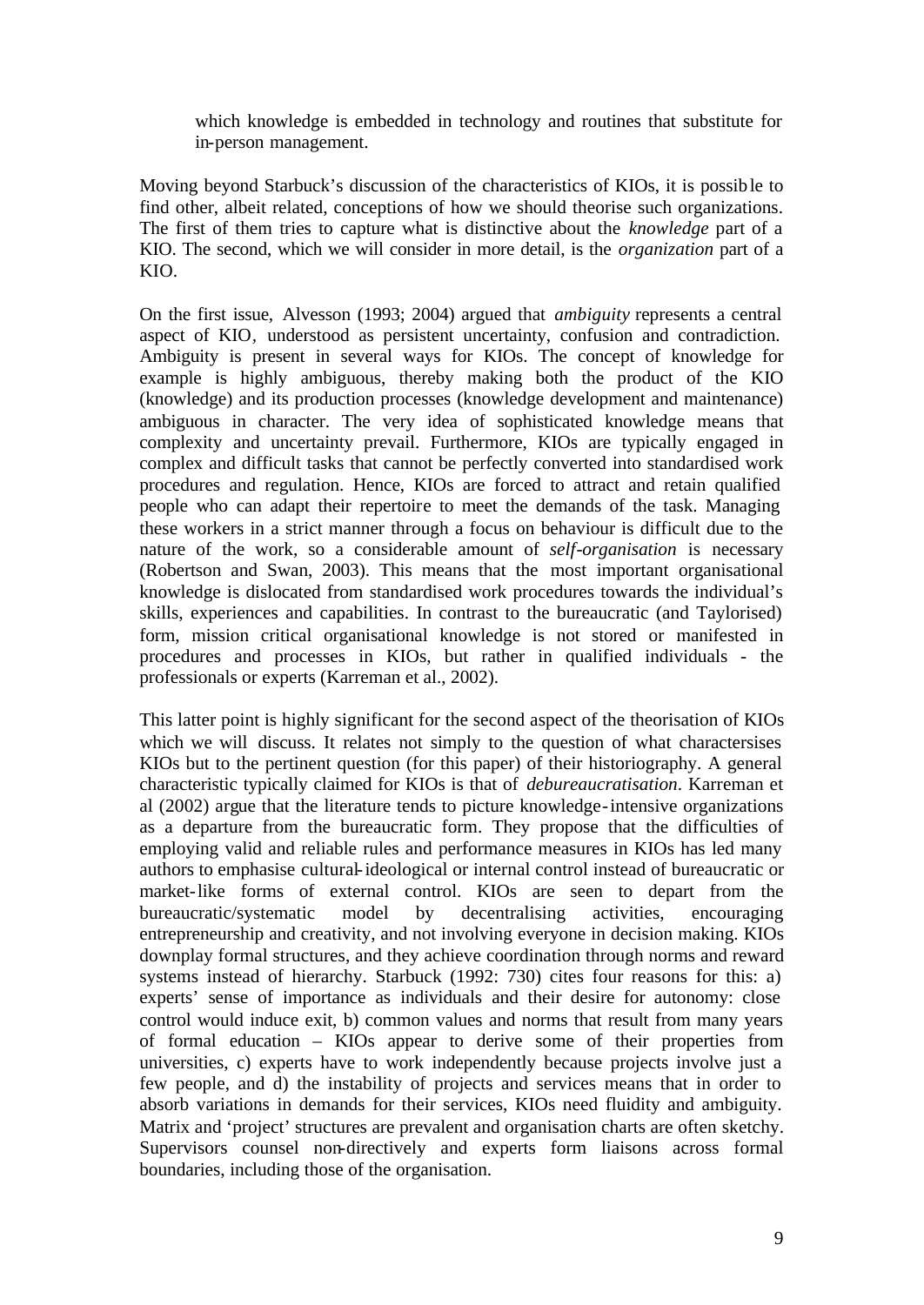According to Karreman et al (2002), the claim that KIOs break with, or substitute for, the bureaucratic form is sometimes linked to general societal and organisational trends and developments. These are described as increasing the knowledge, flexibility, networking and innovation - all features making bureaucracy and its characteristics (hierarchy, stability, standardisation and rules) less relevant as key organisational mechanisms. Within the current discourse, *knowledge* is highlighted as a key dimension. It is frequently claimed that the locus of organisational exemplar has shifted from *capital-intensive* industries such as steel and automobile to *informationintensive* industries such as financial services and logistics, and more recently, towards *innovation-driven* industries such as computer software and pharmaceutical companies. In the latter, knowledge and the ability to apply it, that is – competence are seen as vital. Knowledge and its adjunct *learning are* strongly emphasised in contemporary writings on management, especially in relation to their implications for manager's role (cf Contu et al., 2003). Senge's (1996) statement that the manager is no longer 'a boss' but rather a teacher primarily concerned with knowledge development and learning is cited in this context, together with related ideas, most notably organisational learning and knowledge management. The notions of 'community of practice' and partnership and the associated vocabulary in use (e.g. 'sharing', 'nurturing', 'relating') is seen to break radically with conventional ideas of bureaucracy.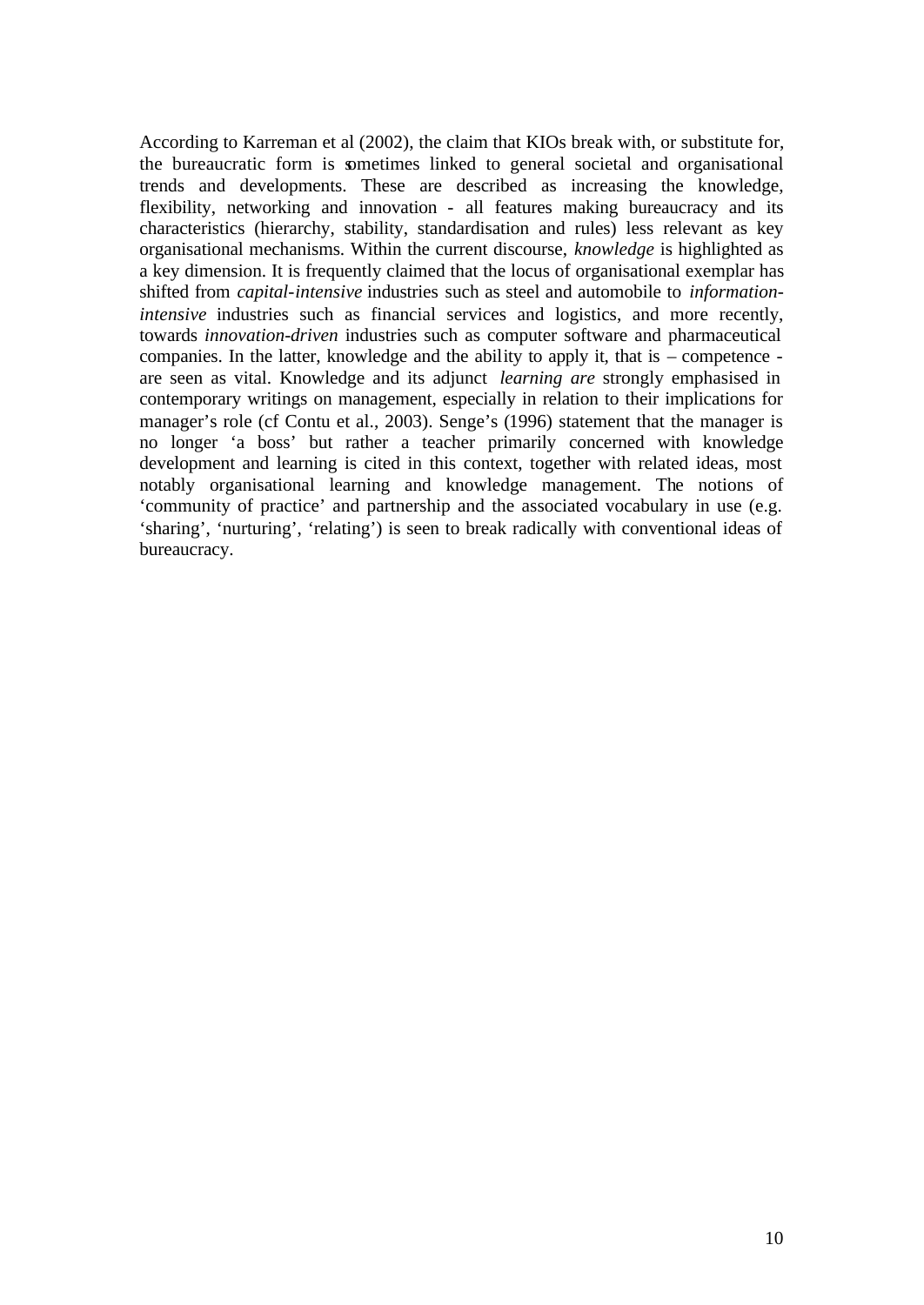The dichotomous view of bureaucracy vs. KIO has been summarised in the following manner:

| <b>Key aspects</b>                                     | <b>Bureaucratic ideal-type</b> | KIO                      |
|--------------------------------------------------------|--------------------------------|--------------------------|
| Mode of production                                     | Standardisation                | Ad-hoc problem solving   |
| Dominant control logic                                 | Enforcement of rules           | Negotiated order         |
| Environmental contingencies Stable, anticipated change |                                | Turbulent,<br>disruptive |
| providing relative advantage                           |                                | change                   |
| of product and/or Homogenous<br>Nature                 |                                | Ambiguous                |
| services                                               |                                |                          |

Source: Karreman et al (2002:73)

l

Thus, KIOs are typically described (e.g. Drucker, 1993; Wikstrom et al., 1993) as organisations that deal with tasks that invalidate or break with bureaucratic modes of operating: hierarchy, division of labour, formalisation and standardisation. The literature on contemporary organisations in general, and KIOs in particular, suggests that bureaucratic modes of operation are substituted for more organic and flexible forms of organising, sometimes referred to as 'adhocracy'. This seems to be a general trend: markets are more turbulent, customer preferences are more differentiated, and production systems are more knowledge intensive – all factors that make bureaucratic modes of operation a less viable option (Karreman et al., 2002:75). It will be noted, then, that the ways in which KIOs are defined are very much historiographic in character. That is, they entail claims about a 'new age' of information (Castells, 1996), technology (Zuboff, 1998) and post-bureaucracy (Heckscher, 1994) having superseded bureaucracy. This historiography of 'epochalism' (du Gay, 19??) and rupture has been enormously powerful, not just within organizational analysis, but more widely within corporate and governmental understandings of our times – times which, necessarily, can be defined only by reference to their difference from 'the past' (cf Grey, 2003)

The distinctive contribution of Karreman et al (2002) is to problematise this dichotomisation of bureaucracies and KIOs. Drawing on empirical findings from two organizations which meet most extant definitions of KIOs, they show that these also embody very many recognizably bureaucratic features. They therefore conclude that the conventional dichotomy is inadequate, and suggest that complex *hybrid* forms of organization are more persuasive. In a development of this work, Karreman & Alvesson (2004) also show how KIOs utilise hybrid forms of organizational control. However, their analysis carries some dangers of being self-defeating in the sense that the emphasis they give to identity regulation and normative control might seem to reproduce the dichotomy of KIOs and bureaucracies in a different language (i.e. that the mode of control represents the epochal break)<sup>5</sup>.

Karreman and Alvesson (2004) also argue, however, that technocratic and socioideological forms of control have a more complex relationship, particularly in the case of KIO/professional service. In this sense, the argument has similarities with

<sup>&</sup>lt;sup>5</sup> This danger seems especially real in Alvesson & Robertson's (2006) study of identity work in KIOs.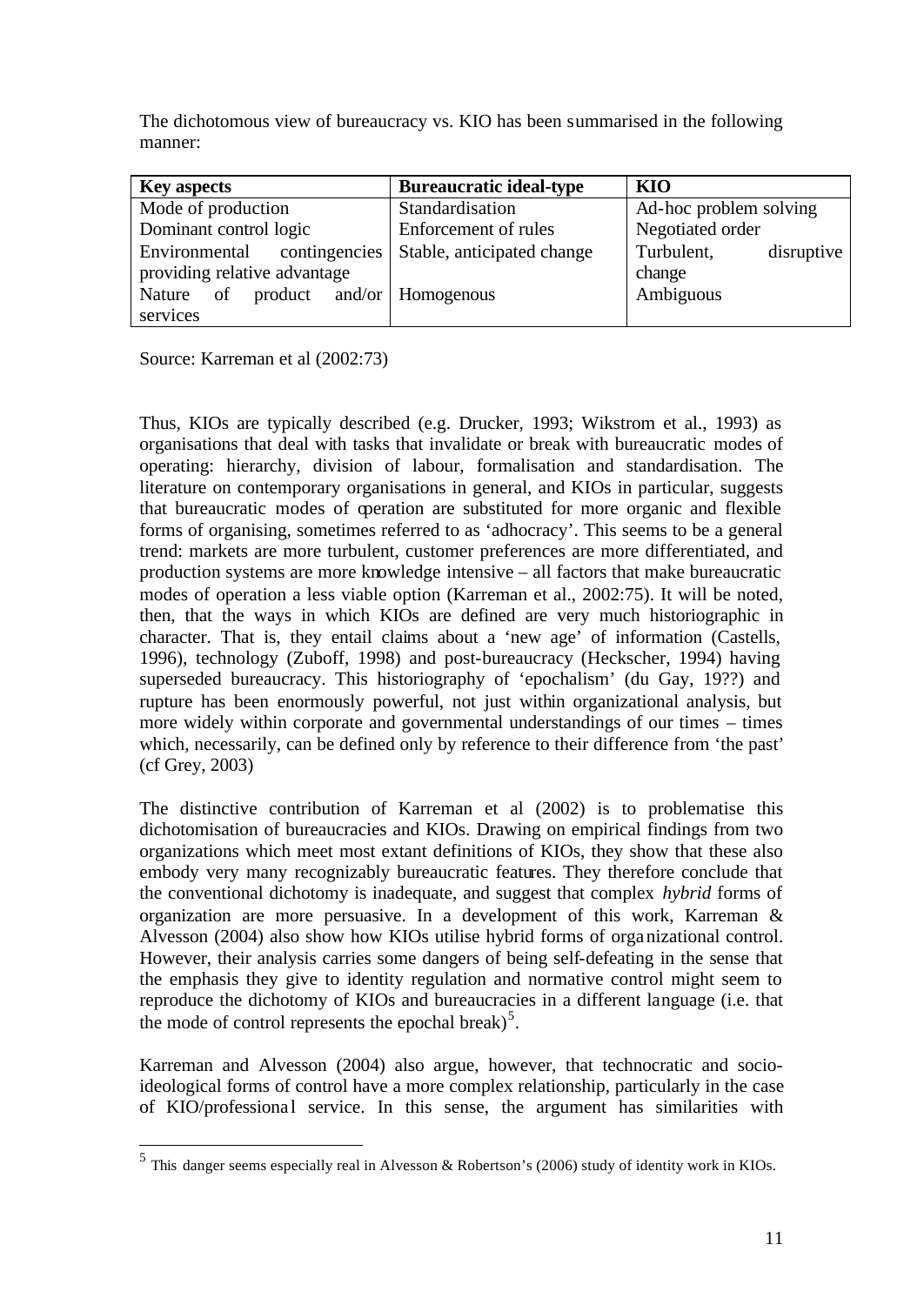Courpasson's (2000) concept of 'soft bureaucracy' whereby certain seemingly postbureaucratic organisational practices, such as decentralisation, are better understood as conforming to the bureaucratic logic, rather than breaking away with it. Unlike Courpasson, however, Karreman and Alvesson (2004) further argue that the bureaucratic logic is affected in the *interplay* between the control forms. Rather than viewing the imaginary, such as organisational and social identities and organisational cultures, as additional, or as a separate extension to the substantive/structural/material dimension, socio-ideological and technocratic forms of control build upon and *feed each other* in these kinds of companies.

Although in this section we have scarcely been able to do justice to the huge literature of KIOs, we have sought to introduce at least its contours in a way which will be useful to our subsequent analysis. These contours should suggest that the definition of KIOs is a contested and contestable one. It requires the drawing of some fuzzy boundaries between KIOs and other organizations. Yet, once drawn, these boundaries have in many studies and commentaries become ossified into a dichotomous historiography of old and new organizations, a dichotomy which the empirical work of what might be called 'the Swedish School' has called into question. Yet, as we will attempt to demonstrate, even this work, important and insightful as it is, may not go far enough.

## The Case of Bletchley Park

In this section, we offer a highly simplified and limited description of the organization of BP. It is strictly speaking a misnomer to regard it as a singular organization. It comprised up to 10,000 people working for army, navy, air force (and both male and female branches of these), the Foreign Office, the Post Office, various branches of security services and, from 1942, a small number of US service personnel. It might better be understood as a place in which these various organizations coalesced – as a node in a complex network. BP, as a physical site  $6$  came to have the role it did because it was bought in 1938 by the Government Code and Cypher School (GC & CS) which was a part of an ill-defined overall Intelligence organization which included MI6 with which GC & CS had a loose affiliation. The main thing holding this overall structure together was the person of " $C$ ", the head of British Intelligence, to whom both the heads of GC & CS and MI6 reported, and who was ultimately located within the Foreign Office, and the Joint Intelligence Committee (JIC) of the heads of staff of the military. In other respects, it was either indeterminate, or is difficult to reconstruct, quite what the chain of command at BP was. For, apart from the fluidity of the intelligence services, different parts of BP were at different times located in various structures some of which ultimately terminated in different political entities such as the War Office and the Air Ministry.

*Operations and Scale*

 $6$  And here again there is a complexity because BP can be thought of as a number of sites including listening posts and also spillover sites which undertook various decrypting, translating and intelligence assessment tasks

 $^7$  During the relevant period C was, first, Admiral Hugh Sinclair and, later, Colonel Sir Stewart Menzies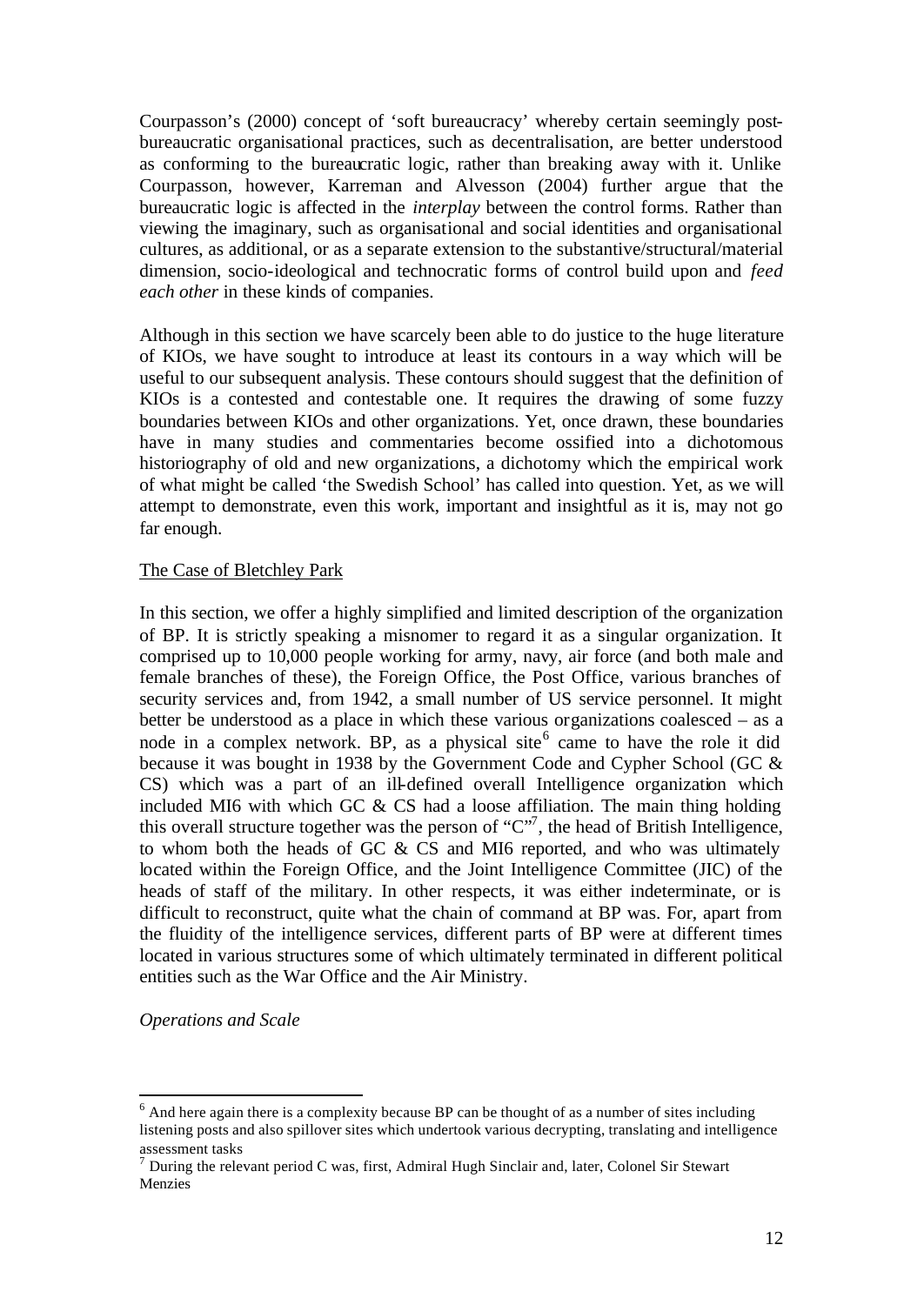The basic purpose of the operation was to retrieve, sort and decode intercepted enemy transmissions and to assess and use the intelligence thus derived. But this bald statement reveals little of the complexity of the operation. Successful interception was itself an onerous task requiring many hundreds of highly skilled operators working in gruelling conditions. At the height of the war, 5000 messages were being successfully intercepted every day. A large transport operation was required to bring the intercepts to the BP site. The process of decoding, about which much has been written, posed formidable mathematical challenges and came to require the extensive use of mechanical and electromechanical devices. Once decrypted, it was necessary to translate the messages (which typically had a highly technical character) into English. But individual messages in themselves rarely had an intelligence value. Rather, potentially thousands of messages together needed to be considered and this necessitated the development of a variety of indexing and cataloguing techniques. This could then yield intelligence which might be useable in the field or for planning purposes. In addition to these core operations, a substantial infrastructure was required to maintain them.

The most famous code, Enigma (not, in fact a single code but rather a series of sub codes or keys, each of which required separate decryption), was, in the main, not broken until 1941 but from then onwards, with some notable exceptions, was read throughout the war. In the process, techniques used successfully against one 'key' were transferred in order to attack another key (e.g. 'Banburismus<sup>8, and</sup> the 'Herivel Tip<sup>9</sup>'). This, combined with rapid growth in signalling associated with Germany's expansionist military activities, explains why BP grew so rapidly in size, and character, from around that time. Not entirely coincidently, there was also, in March 1942, a change in the management of BP, with its original Head, Alistair Denniston, being replaced by Edward Travis and, at the same time, a more elaborate structure of Directors was created. This can also (or, perhaps it would be better to say, relatedly) be thought of in terms of a shifting organizational culture in which BP moved from a period dominated by creativity and a 'craft' approach to work to a production line for processing and indexing the large amounts of data<sup>10</sup> (by the end of the war, the number of individual pieces of information indexed at BP ran into several millions). To put it another way, in the words of Ralph Bennett who left BP for North Africa in 1942 and returned in 1943:

"I had left as one of a group of enthusiastic amateurs; I returned to a professional organization …." (in Hinsley & Stripp 1993, p38)

This is an assessment echoed by Davies (2001) in his essay on BP organization and it does a give a rough sense of the changes that occurred in 1942. What is certainly true is that BP experienced a very rapid growth in both personnel and buildings throughout the war but especially from 1942. The changes which this was caused by and the administrative effort which it in turn caused were very considerable. So far as the physical fabric is concerned, this is painstakingly documented by Evans (2003). So far

<sup>&</sup>lt;sup>8</sup> "A method of attacking daily naval Enigma keys, minimizing the use of bombes, using perforated sheets made in Banbury" (Hinsley & Stripp, 1993: glossary)

<sup>&</sup>lt;sup>9</sup> A way of identifying non-random settings of Enigma machines by exploiting laziness or noncompliance by Enigma operators. Named after John Herivel, who first identified this possibility.

 $10$  We obviously do not mean to imply that creative work ceased at BP after 1942, just that the bulk of the organization was now perforce engaged in a production line that had not hitherto existed.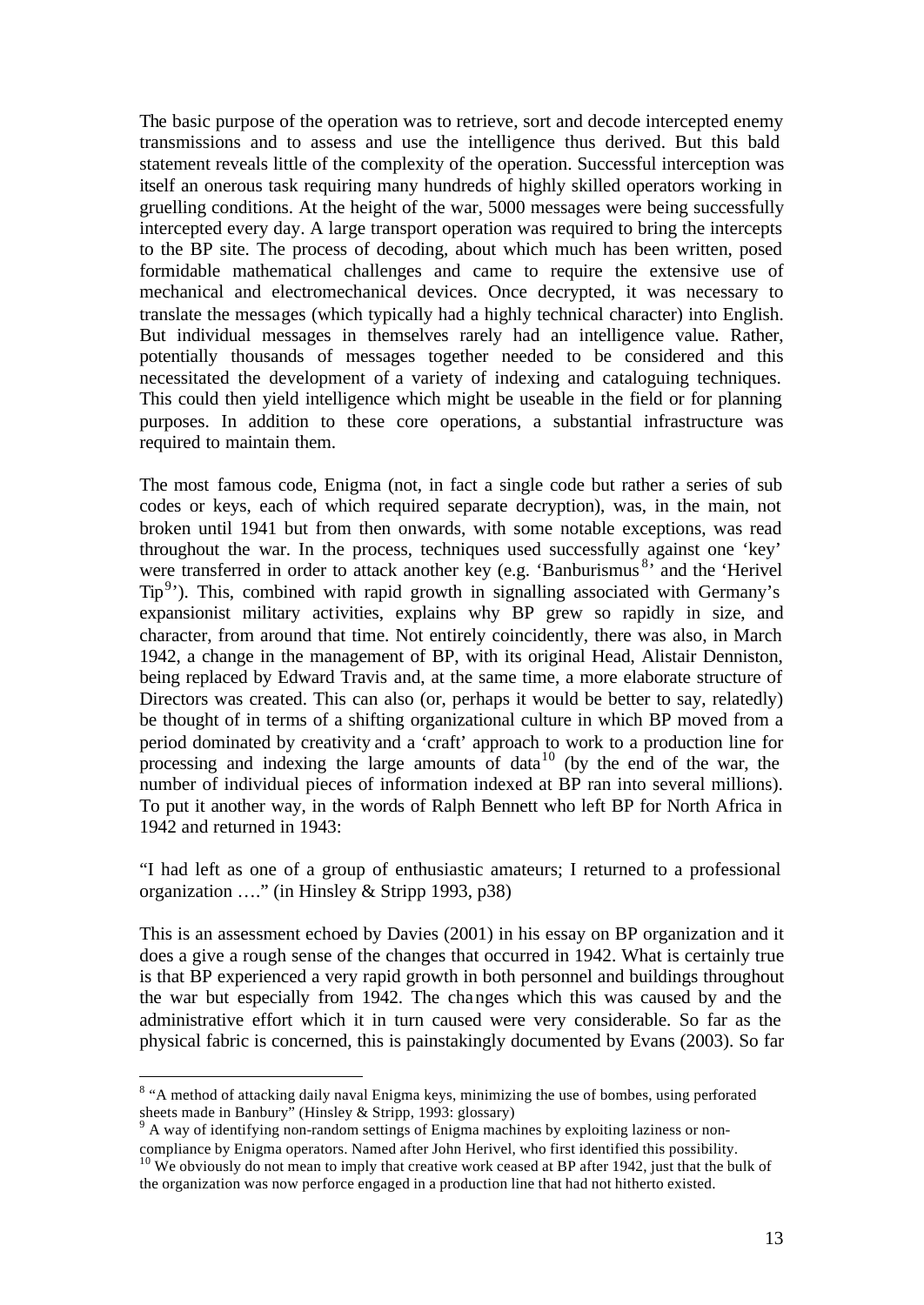as personnel is concerned, numbers rose from around 200 in September 1939 to 1576 in March  $1942<sup>11</sup>$  but then rose to a height of 8743 at the end of 1944 before dropping back to 5781 at the end of the war<sup>12</sup>. One can say that the period to March 1942 was marked by the larger percentage change, and that was significant in terms of management but the period from March 1942 shows a much larger absolute change and one which almost inevitably implies an appreciable change in organizational character. As one interviewee in our study, working in administration remarked "[In January 1941] it was all the embryo of the organization and it just got too big, we couldn't be coping …".

The scale of the purely administrative task at BP can be glimpsed from Nigel de Grey's<sup>13</sup> post war review of BP in his 1949 report (HW14/145), where we find that in July 1944 there were about 4000 billets (of various sorts) in force, with another 4000 accommodated through the services. There were over 30,000 meals served each week, on a near 24 hour basis. There were almost 34,000 miles of passenger journeys organised using 115 drivers. Associated with the billeting was an organization of buses (with many personnel using their own transport e.g. bicycles) so that, according to one of our interviewees, in 1944 there were around 40 buses per shift, each with a seating capacity of around 40 (so, 1600 in total) transporting the staff in and out  $14$ . Another interviewee, working in administration, recalls that "it was a *huge* logistical exercise, and it had to take place every day round the clock … that was a colossal administration in itself, the transport". Travis's annual report for 1942 refers to the efficiency with which the growing headcount was serviced so that "although the workers have increased by 100%, by excellent organization of the transport and billeting the weekly mileage of transport has only risen by 37.5%" (HW14/67)

#### *The Experience of BP*

l

If we have given at least an insight into the nature and scale of BP, what of its character? This has been massively documented, and here we give just the briefest flavour of what is known. As we will stress later, experiences of those who worked at BP were very varied, but there are two aspects that seem to have been common for everyone who worked at BP. The first was secrecy. Everyone who has spoken of their work is quite clear about this. To take one of hundreds of examples, in this case from one of our own interviewees:

"It was the absolute cardinal principle. You never, ever spoke about your work. Full stop. And I never did until the whole thing came out in 1977 [actually, 1974]"

 $11$ <sup>11</sup> This figure was actually lower than it had been in 1941 because as part of the reorganization diplomatic and a little later commercial sections went with Denniston back to London. Headcount may have been 2500 prior to this.

 $12$  These figures are drawn from personnel returns for BP (HW14/154) but it is the case that other estimates vary considerably so that a figure of 10,000+ is often given. What such discrepancies reflect is the organizational complexity of BP: what counts as 'inside' or 'outside' the organization? But the main point for our purposes is the change in the *order of magnitude* over the period. Nigel de Grey makes exactly these points in providing the rough figure of 10,000 (HW14/145, p.14) <sup>13</sup> Second in command at BP

<sup>&</sup>lt;sup>14</sup> This recollection seems accurate given that there were three shifts per day over most BP operations and given that not all staff would use the bus service (as against walking, cycling and in a few cases driving)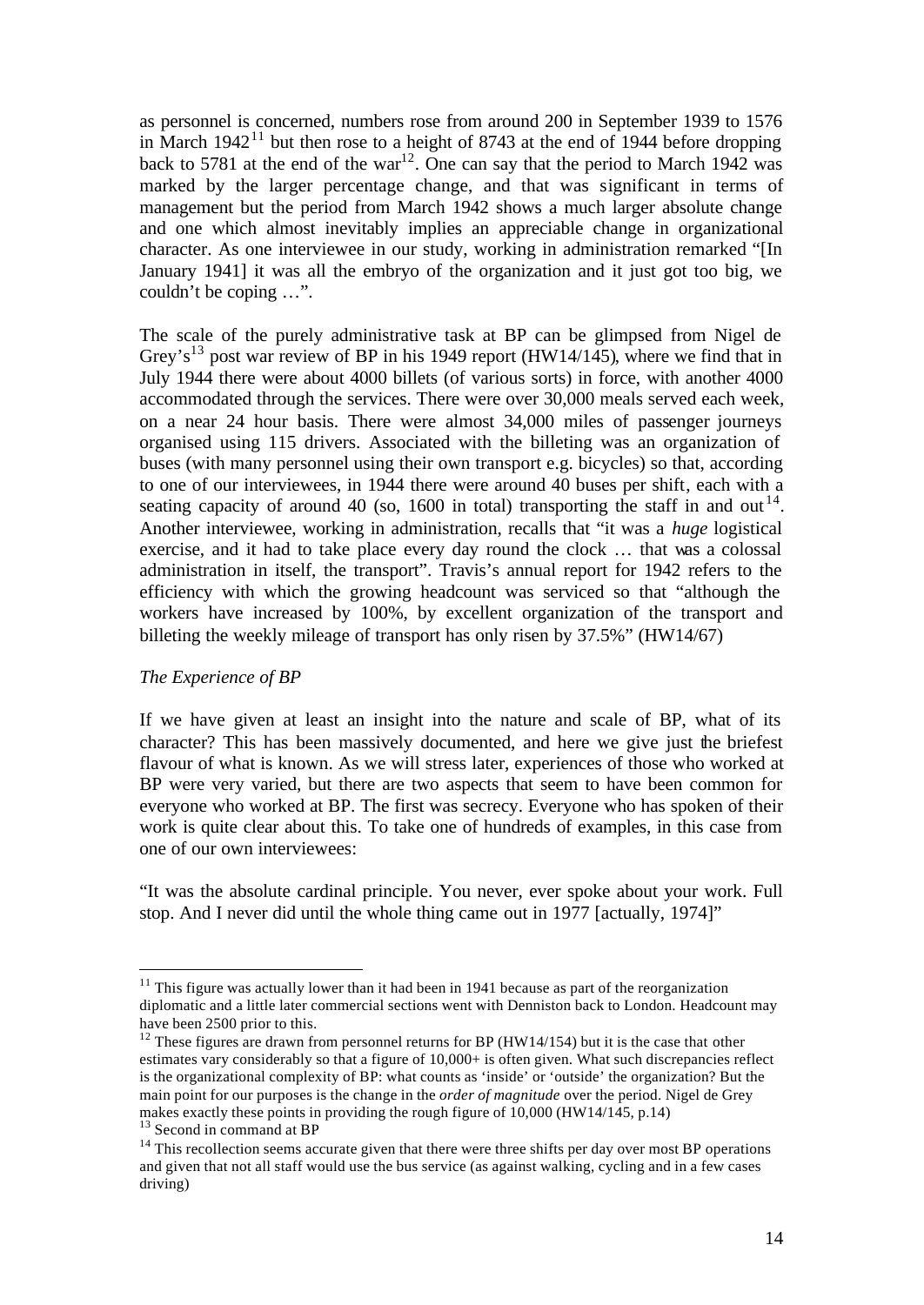There are many stories of people who worked at BP who never told even spouses what they had done in the war, even after declassification. In the case of one of our interviewees, both her mother and sister worked at BP and shared the same home, but never talked about their work at the time or after the war. And even though everyone had signed the Official Secrets Act, the vast majority of those who worked at BP did not actually know what it was that they were keeping secret<sup>15</sup>:

"We knew nothing about Enigma at all until long after the war …We were very much in watertight compartments because of the security so one really only knew one's own sections" (Julie Lydekkar, clerk, in Smith, 1998: 36)

This quotation points not just to the secrecy aspect, but also to the second common experience, that of compartmentalization:

"It was a very curious organisation. We were very, very departmentalised. You never discussed your work with anyone except your little group you worked with. I hadn't a clue what was going on in the rest of the Park and nobody else had a clue what we were doing  $\ldots$  (Susan Wenham, codebreaker<sup>16</sup>, in Smith, 1998: 37)

But despite these common experiences, the main point to make is that, because of the huge variety of tasks within BP, and because of the compartmentalization, experiences of working at BP were highly varied. Of the 10,000 or so people employed, perhaps only 1000 were involved in high-level work such as cryptanalysis, translation, research and intelligence assessment (Hinsley, 1993: 117). It is worth particularly noting the substantial gender division at BP. About three quarters of staff were female, but nothing like this fraction of the high-level employees were women, although there were certainly some women doing extremely responsible jobs. We do not have figures for the gender divide amongst the high level staff, but perhaps an indication may come from the fact that, of the  $32$  contributors to Hinsley  $\&$  Stripp (1993), which is by an large concerned with the high-level work at BP, just three are women. By contrast, Hill's (2004) account of daily life at BP is far more focussed on women's experiences, and they appear to have been much more variegated.

Just the fact that people were billeted miles into the surrounding area into accommodation that varied hugely in standard and welcome impacted on people's experience<sup>17</sup>, let alone the variety of work. It is therefore not surprising that recollections of veterans are greatly divergent. For example:

 $15$  There is some complexity here. It is the case that (at least) some staff were given information as to overall purpose of their work e.g. those who operated the 'bombes' (mechanical parts of decrypting) were given encouragement in their rather dull tasks by being told something about their importance (Welchman, 1981: 146). In our interviews a respondent, employed by the Post Office to service Fish (rather than Enigma) machines saw decrypted signals on the teleprinter so guessed what was going on even though he was not formally 'indoctrinated'. Interestingly he thought that the (small) Fish operation was being hidden in a wider cover operation at BP, not realizing that that wider operation was actually the Enigma decoding effort.

<sup>&</sup>lt;sup>16</sup> A rare example of a female cryptanalyst

<sup>&</sup>lt;sup>17</sup> Nigel de Grey's report is again instructive. He makes several points about the scattered and variable standard of lodgings and notes that a "large proportion of GC  $\&$  CS staff [were] accustomed to [a] higher standard of housing and feeding"  $(HW14/145, p.33)$ . No doubt this was true, given the social standing of many staff, although no doubt, also, many accepted the exigencies of war time.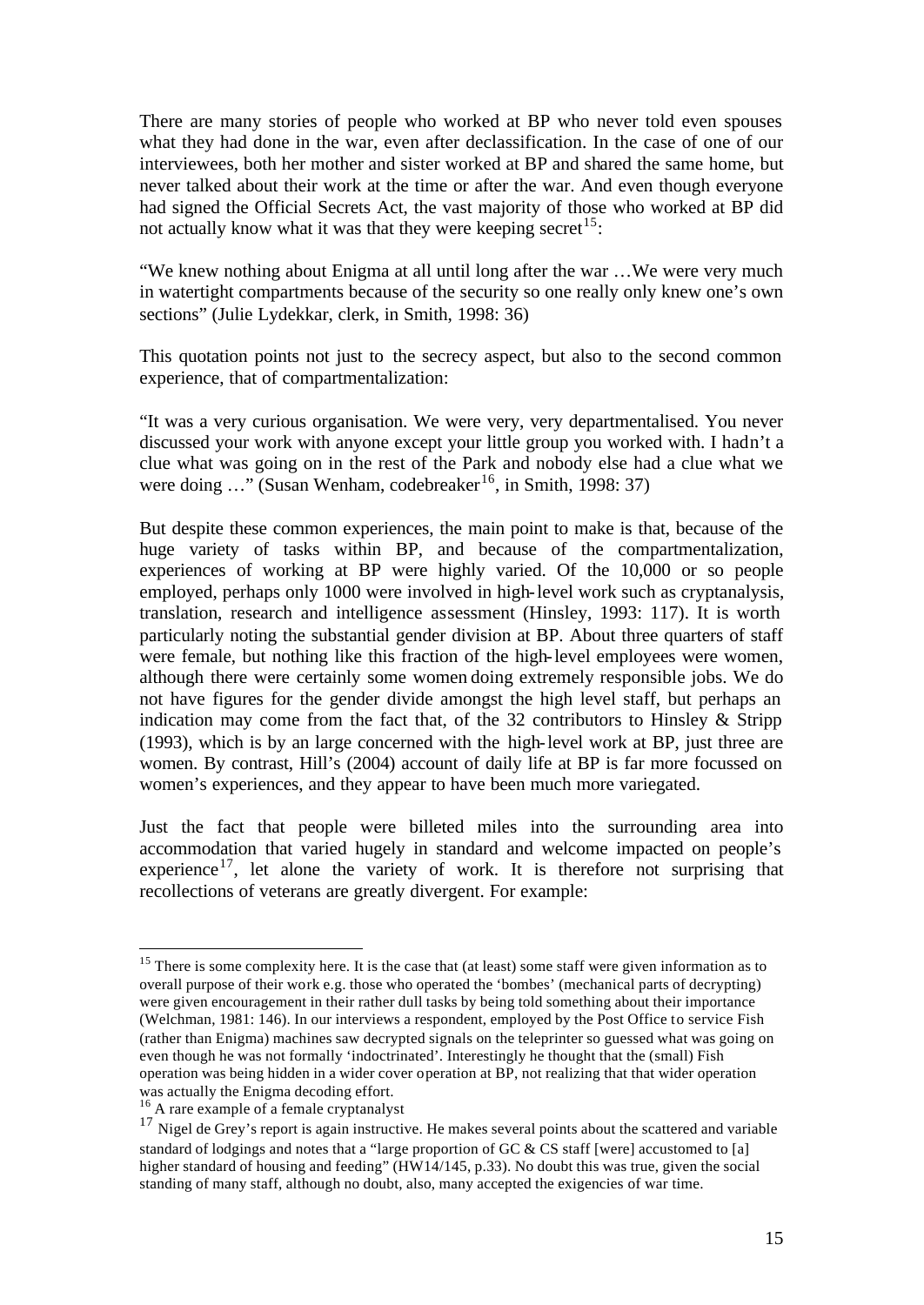"It was a terrific human experience and I've never matched it since" (Bill Bundy, in Smith, 1998: 177)

But:

"Nissan huts, beastly concrete paths, ablutions … a drafty concrete hut … I loathed Bletchley" (Anonymous, in Hill, 2004: 136 [epilogue])

It is fair to say that all of the people we ourselves interviewed for this study had happy memories of BP, but equally fair to say that these are inevitably refracted through time and also come from a highly selective and selected group, notably those involved with the BPT. But just as it would be absurd to deny that many enjoyed BP so too would it be sentimental to ignore the fact that others did not.

## *Recruitment*

l

We have seen that BP grew very rapidly over a short period of time and of course this means that the recruitment effort was considerable. The initial drive to recruit 'men of the professor type' (REF) provides the background to the recollections of many BP luminaries. A typical example, of very many that could be given, recounts that:

"In April 1940, about the end of the phoney war, Hugh Last, Professor of Ancient History, asked me to come to his rooms in Brasenose College, Oxford. He explained in a roundabout way that there was important but highly secret war work to be done, and that my studies in ancient languages and Egyptology might make me suitable for it. He advised me to go to a house called Bletchley Park and offer myself. And so on 6 May 1940 I took a train to Bletchley and entered BP ..." (Alec Dakin, in Hinsley & Stripp, 1993: 50)

The process was not quite as casual as this account implies and it offered some distinct advantages. As de Grey's (1949) report explains, it arose from contingency planning prior to the war which "through contacts at the universities earmarked about 60 suitable men ... [some of whom] … attended a course in peace time … [a]ll joined at the outbreak or before." (HW 14/145, p4). This process continued after the outbreak of war, with Dakin's case being just one example. That it was possible, rested in part on the fact that the university system was much smaller than is nowadays the case and so it was possible to identify suitably talented individuals – mathematicians and linguists in the main – relatively easily. The advantages of recruitment through university contacts were both knowledge of these talents but also of the trustworthiness of the people concerned (who would of course have been subject to security vetting as well). And this surely cut both ways, since presumably those recruited would be unlikely to act upon such oblique approaches unless they came from someone known to be trustworthy.

Nevertheless de Grey concludes with customary pungency that "[t]he whole process [of billeting] is unpleasant and unpopular even to the patriot" (*loc. cit.*)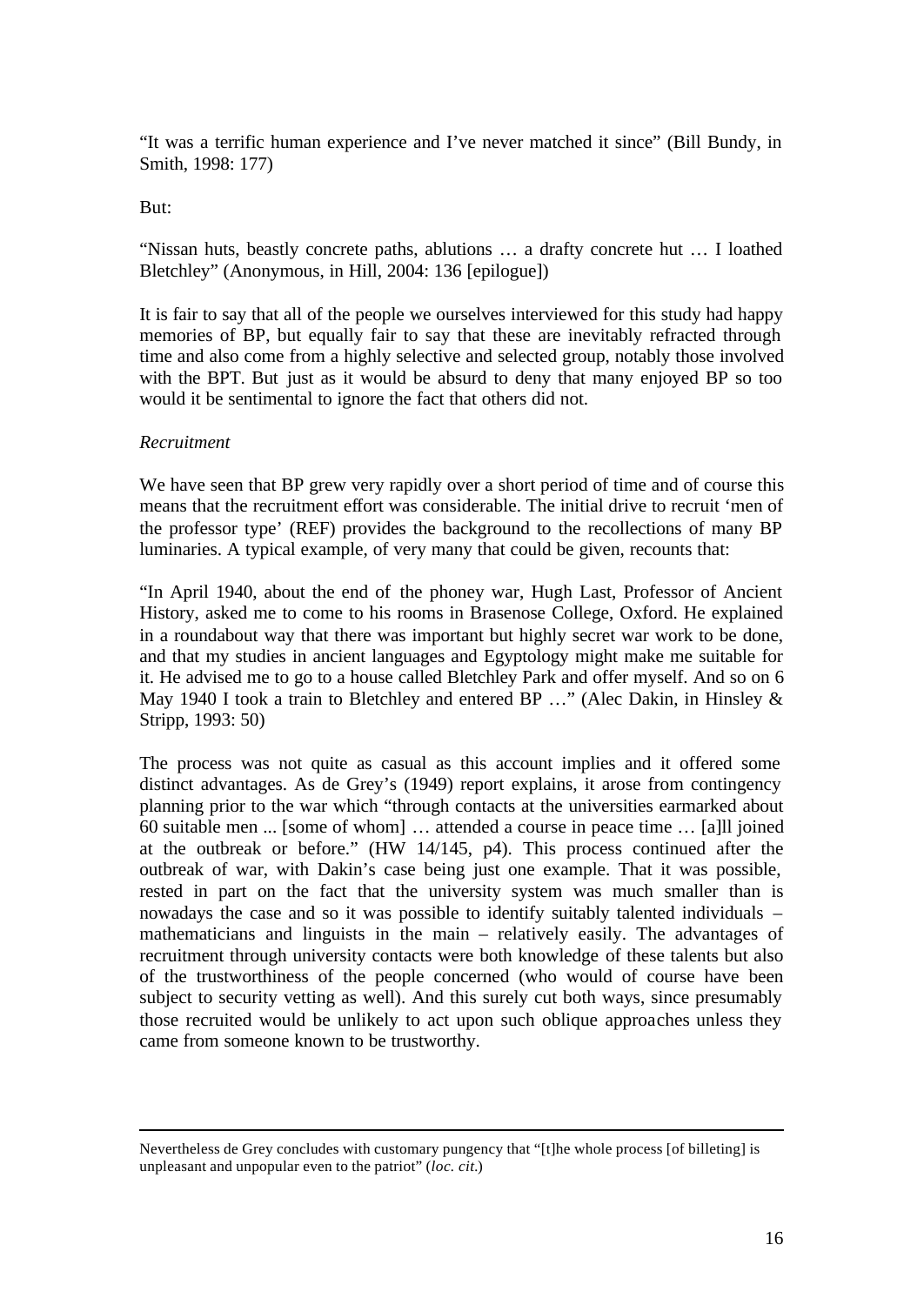Nevertheless this approach was an idiosyncratic one, with some potential disadvantages in terms of the systematic identification of suitable recruits. As Hut  $6^{18}$ member Derek Taunt notes of his arrival at BP in 1941:

"… had I been at either Marlborough or Sidney Sussex [College, Cambridge], instead of the City of London School and Jesus College [Cambridge], I might just have arrived at BP in its great pioneering days rather than 'at the end of the beginning'" (Taunt, in Hinsley & Stripp, 1993: 101)

Recruitment became considerably more systematic later but in any case the key point to make is that these kinds of ways of staffing BP applied to only a tiny minority of those employed there. There is a received image of BP as recreating the ethos of Oxford and (to a greater extent) Cambridge colleges, and this is not wholly false. Yet this only applied to a small, albeit crucial, segment  $19$ . The story of BP, as we suggested earlier, is one at variance with the image of a small coterie of intellectual codebreakers. There were many other influences, and the increasingly 'mass production' system from 1941 or 1942 means that the 'high table' culture was also increasingly uncharacteristic of most of BP.

Moreover, what we have talked about so far is the recruitment of civilians. As the war progressed, more and more potential members of staff were in the armed forces, and in these cases employment to BP was largely a matter of military deployment. "GC & CS policy veered between initially preferring civilians lest the Services demand too great a say in the conduct of GC & CS and later urging the Services to provide more people …." (HW 14/ 145, p5). The vast majority of these came from the women's branches of the three Services, although very few women served as cryptanalysts.

The introduction of conscription posed particular difficulties for BP because of the call-up of its civilians. The most high-profile case of this was when Gordon Welchman<sup>20</sup> was suddenly, though temporarily, removed from BP by the call up. There had been numerous similar cases but Welchman's led to a concession by the authorities to Travis that if he stated that a fit man was essential to BP then he would be exempt from conscription subject to Travis promising not to abuse this power (HW 14/ 145, p.10).

Aside from the informal recruitment of civilians and the military deployment of personnel to BP, there was a large variety of other mechanisms of recruitment, some more idiosyncratic than others. One woman interviewed for this study told of how she had been planning to volunteer for the WRENs but just before doing so received an anonymous note in her pigeonhole at Girton College Cambridge invited her to attend an interview in London resulting in her going to BP as a member of the ATS. Another

 $18$  It is worth explaining the meaning of hut designations. The expansion of BP meant that its operations quickly moved out of the original manor house into a series of prefabricated huts. Functions performed in these huts continued to be known by hut number even when they physically moved. Thus, for example, Hut 3, which dealt with *Luftwaffe* and *Wehrmacht* signals continued to be so called even when it moved to Block D under the massive building programme from 1941-42. See Evans (2003).

<sup>&</sup>lt;sup>19</sup> And Oxbridge was not the only source of university educated personnel. A number of universities were targeted and particular mention should be made of the School of Oriental and African Studies (SOAS) at London University which became significant for BP as the only University where Japanese was taught.

<sup>&</sup>lt;sup>20</sup> Head of Hut 6 and later Assistant Director in charge of mechanical devices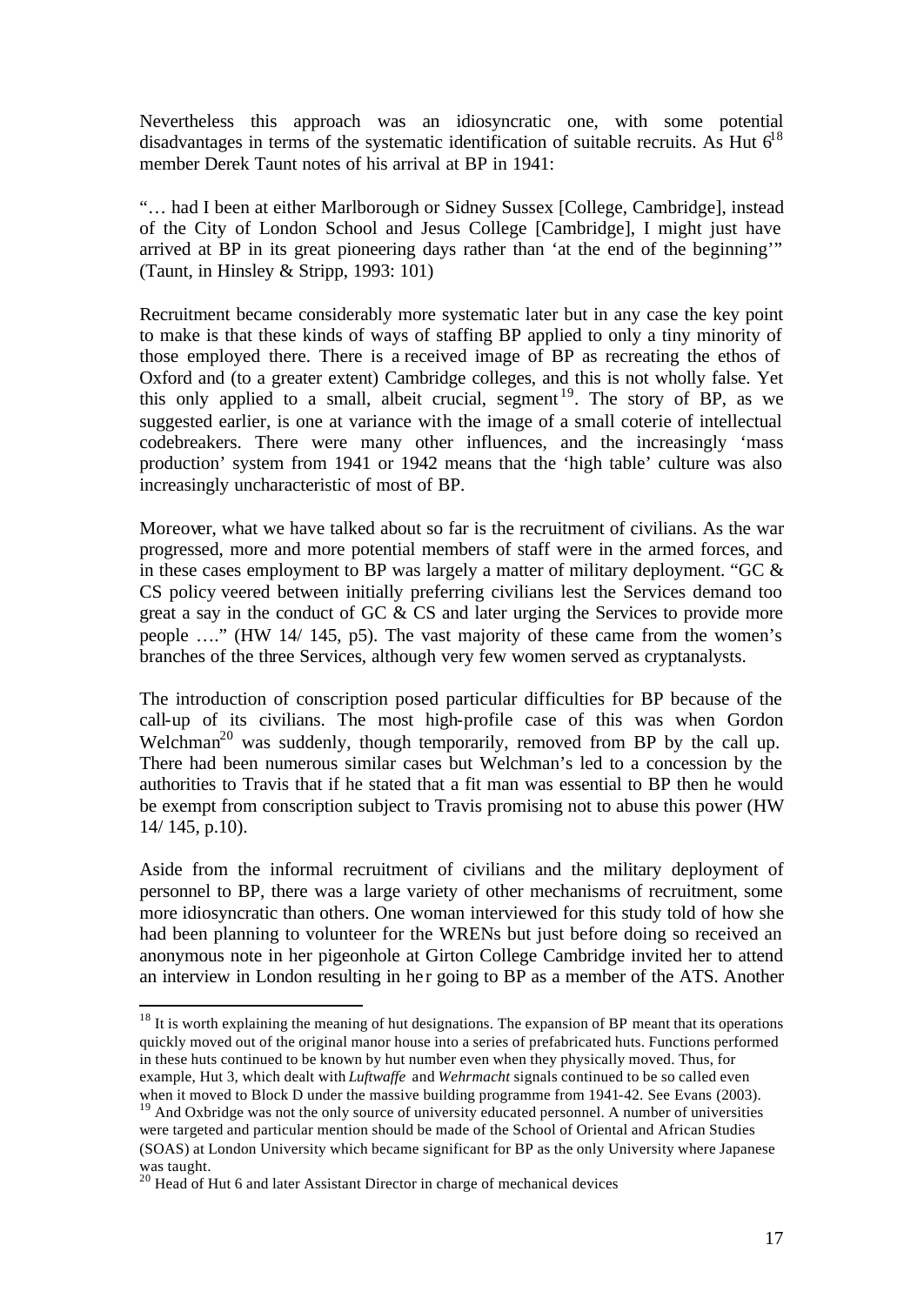curiosity was the now famous Daily Telegraph crossword competitions which netted a few recruits in 1942 (Hill, 2004: 14).

However, the general picture is more mundane. Nigel de Grey's (1949) report explains this picture in great detail, and interested readers should consult it for we can provide only a brief summary here. Many low grade employees came as directed labour via the Ministry of Labour (here poor morale, poor work performance and military call-up were constant and insoluble problems); higher grade labour was supplied via the Foreign Office (here the results were "exceptionally good"). The Civil Service Commission also provided specialists of various sorts, although here de Grey records that "it was difficult to persuade them [CSC] that people were not necessarily suitable [for BP] just because they were queer and difficult to place elsewhere"! (p.6). The General Post Office (GPO) maintained many of the intercept stations and provided technicians to BP. The quality of these staff was high, although de Grey records difficulties caused by restrictive practices amongst this unionised workforce (p.8). In general the supply of cryptanalysts and other high grade personnel was adequate to the task. It seems to have been personnel such as maintenance mechanics for devices such as the bombes<sup>21</sup>, skilled W/T and R/T operators, and clerical supervisors which posed the biggest difficulty.

## *Organization and Management of Work*

l

The great variety of occupations at BP again means that generalizations are difficult. The working environment was often poor in terms of heating, for example in the prefabricated huts, lighting<sup>22</sup> and even the availability of furniture. Conditions could be physically hard both for the desk-bound and those operating machinery such as bombes or  $Typex^{23}$  machines. Shift work imposed strains, as did a working week which varied from 48 to 51 hours, depending on shift pattern. Clearly all this, too, might be accepted given the wartime situation and the knowledge that friends, relatives and compatriots were facing not just discomfort but danger. Even so there were certainly cases of mental breakdown at BP because of pressure of work (we do not know how many, but enough for de Grey to be able to make a comparison of the rates of such breakdowns as between the young and the middle aged) and there was a sickness rate of 4% by the end of the war.

Needless to say the working experiences at BP were as varied as the working conditions. As we have emphasised several times, BP was in many respects not a unitary organization. For the cryptanalysts there was much intrinsic interest in the work itself, and this must have compensated for whatever privations there were. Moreover not just for cryptanalysts but for other staff at the 'centre' of BP there was an approach to management which, in an internal post-war review of Hut 3, was described thus:

 $21$  Electromechanical devices developed at BP to test possible settings of Enigma machines. This substantially speeded up (or even allowed) breaking the daily code. The operation of bombes was physically arduous and was performed by WRENs.

 $22^{22}$  At the Chatham listening station, candles in bottles were used in the early days of the war (HW) 14/145, p16)

<sup>&</sup>lt;sup>23</sup> British cipher machines, sometimes used in modified form as facsimiles of the Enigma machine, sometimes to send enciphered messages [CHECK]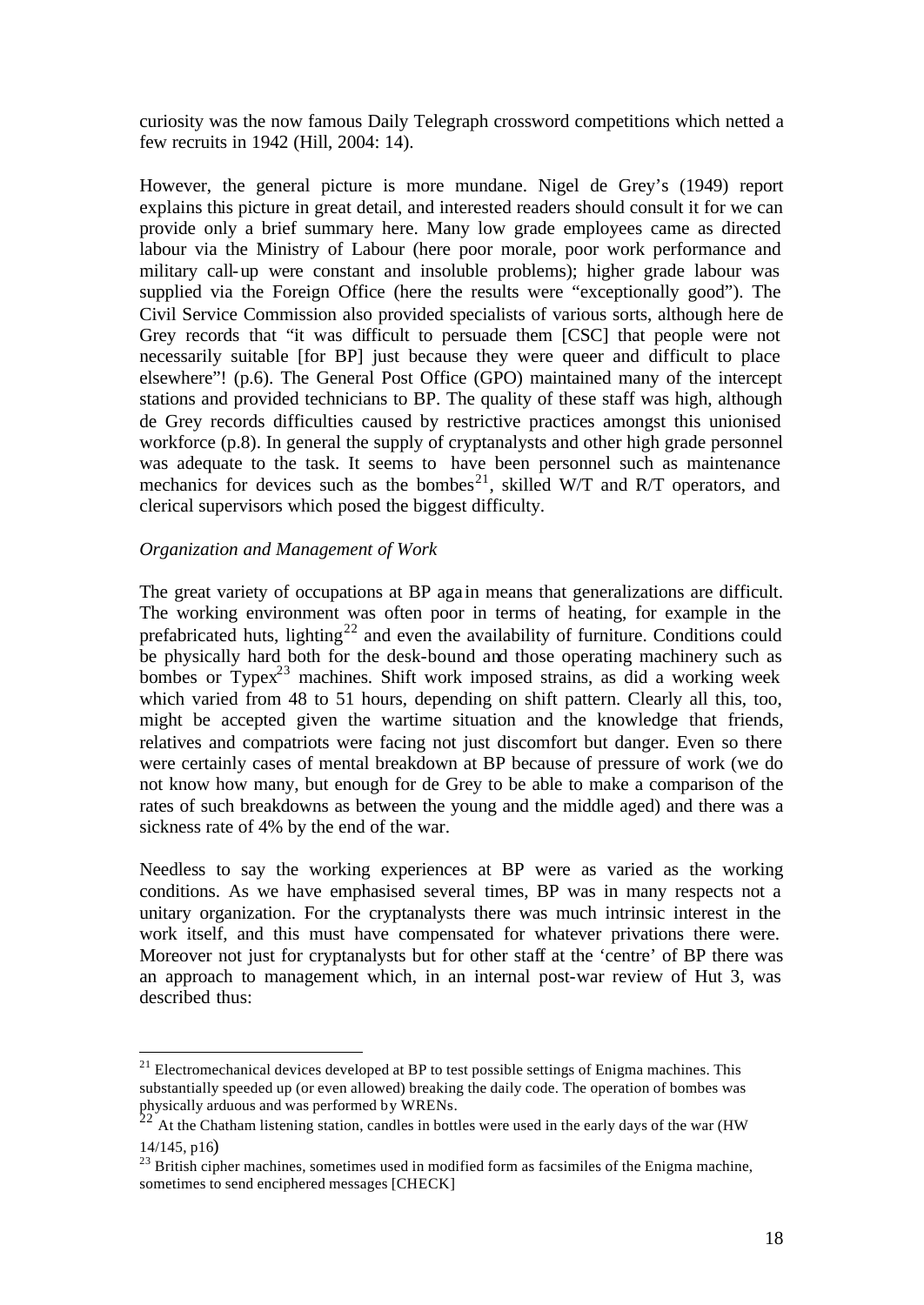"Ours … was an exceptional freedom. Those who did their work well were left, within the inevitable limits, to do it their own way. (By their nature, that freedom was particularly felt in the Research Sections). It was the exact reverse of the HITLER principle of the greatest possible meddling with the greatest possible number. That trust was repaid. And if mistakes were made (as of course they were) by ignorance or negligence, the remedy was found not nearly so much in reprimands, or witch-hunts for the delinquent, as in the mortification decent persons felt at having let things down" (HW3/119, p.5)

Elsewhere, quite a different approach was adopted in which work was much more closely monitored and management was of a very traditional sort. The Typex Office is a good example. Here:

"Labour was 'directed<sup>24</sup>' and the interest nil. It became necessary to intervene and institute factory methods. This was done chiefly by keeping careful records of output per watch, per machine and per girl. This showed up weaknesses, peak hours etc., and enabled the manager to adjust numbers and skill per watch …" (HW14/145, p.29)

We can see here the outlines of, so to speak, 'Theory X' and 'Theory Y' management in different parts of BP. Above and beyond these differences, BP was extremely fractured in a structural sense. We have alluded to the range of different organizations which coalesced in BP, and we have very substantial evidence that these arrangements were not just tangled but fractious. A core issue was the relationship between civil organization and the services, and also that between the services.

Thus the organization was described as "freakish" and "intolerably complicated" (Birch n.d.: 474) and the post-war review concluded that:

"The history of relations of GC  $\&$  CS to the Services consists almost entirely of the quarrels that resulted from this bad organization, having parallelism in no way as between the 3 Services or logic within GC & CS, and the efforts to straighten them out." (HW 14/145, p.22)

We must recall that these damning remarks come from someone who had been one of the most senior directors at BP and were written as an official review of its operations for what was by then GCHQ in order to prepare for any future war. Moreover, contemporary historians agree:

"Relations between the military and civilian sides was strangest of all at Bletchley Park, where the chain of command was so loose that it bordered on anarchy" (Budiansky, 2000, p.229)

Yet, despite this<sup>25</sup>, the experience 'on the ground' was quite different:

"[The] whole structure was one where you might readily find a Major working under a Lieutenant or under a civilian, somewhat younger. Whoever was in charge was the person who had been judged to be more effective at doing it. It ws meritocracy in

 $24$  That is, they were civilian conscripts under Ministry of Labour directives.

<sup>&</sup>lt;sup>25</sup> Or rather, we believe, *because* of this – but it would take a different paper to substantiate this claim.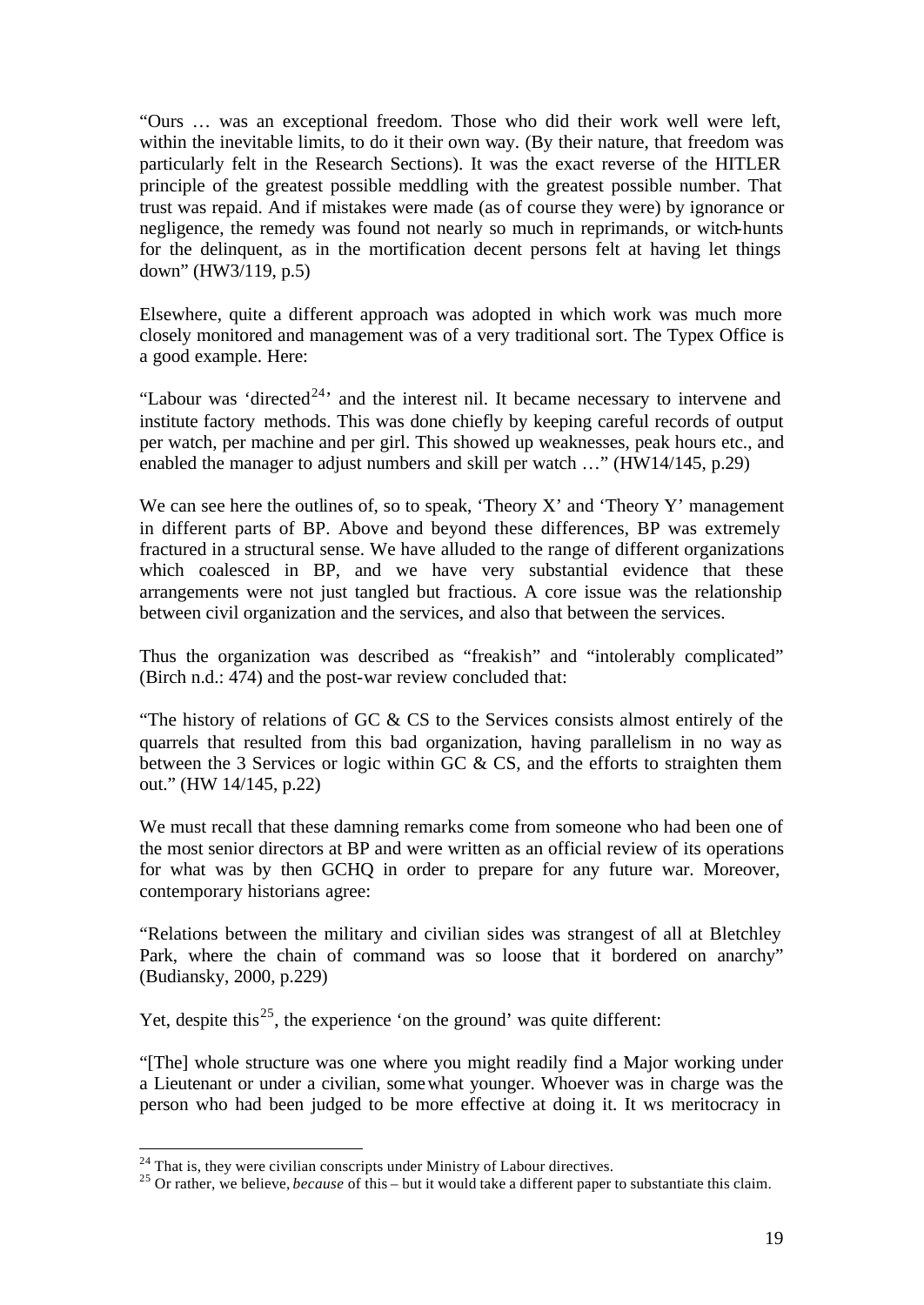spades and without regard to where you came from or whether you were a man or a woman, although I think we had a very large majority of men in the senior positions." (Bill Bundy, in Smith, 1998: 136).

This was said of Hut 6, but we find a similar picture in Hut 3:

"Here [Hut 3] over five hundred and fifty individuals of widely differing ages, gifts, and characters, men and women, Service and civilian, British and American, yet formed with all their variety one welded whole; working – often overworking – together, year by year, with unpretentious skill and pertinacity, gaiety and irony, and with less time wasted in intrigue than one could easily have thought possible in this too human world. Not everyone doubtless, overworked. Not everyone was always angelic. This is not a fairy-tale. Not everyone was always content. There were grumbles … [b]ut we were 'a happy ship'" (HW 3/119 p4)

However, yet again, it is necessary to recognise the great variety at BP. Huts 3 and 6 were amongst the main centres for cryptanalytic, research and intelligence work. There was a division between the 'minnows' and the 'boffins' at BP (Hill, 2004: 62). The Y-stations (intercept stations) offer perhaps a good illustration of the 'minnows' experience' at BP (of course they were not on the BP site), and it is worth considering these at some length. We should recall that, as noted above, this was an area where recruitment was difficult and where there were severe inter-service rivalries over control of the intercept operation. We should also note that the Y-stations were intensively managed for performance. Thus weekly records of intercept success were kept and, in turn, annual records. The report for 1944 (HW 14/154) provides detailed breakdowns on the interception of international W/T giving percentages for different services<sup>26</sup>. These are then broken down by Y-station. One station, Sandridge, was in January 1944 recording a 35% success rate (compared with Whitchurch 49%, Hawklaw 64%, Brora 59% and Denmark Hill 53%).

It is fascinating to place this information next to that provided in extracts from the Journal of the Sandridge Radio Section of the Wireless Branch of the  $UPW^{27}$  (HW 14/19). Frustratingly, this document is undated but incidental evidence leads us to believe that it dates from late 1943 and so is nearly contemporary with the January 1944 interception data. The extracts take the form of three letters to the journal form W/T intercept staff. Extracting from the extracts:

"[Letter 1] My personal opinion is that we are not kept sufficiently informed about the character of our work. It is obviously boring to sit on a quiet frequency for hours, but if we could be told in confidence a little more about the chaps we are intercepting and the class of work we are dealing with it would go a long way. [Letter signed 'Doc']

"[Letter  $2$  – reply to 'Doc'] He has ... only touched upon the problem ... [a]s well as being kept in the dark about the work … there is no incentive for that very necessary accessory – initiative. [Signature illegible]

<sup>&</sup>lt;sup>26</sup> To give a flavour of detail and variety, there was a 7% success rate against Irkutsk-Tokyo W/T communications in January 1944, rising to 39% in December and a 100% success rate on Kabul-Berlin communications in January, falling slightly to 97% in December. Overall on the 35 routes listed the intercept rate rose from 63% to 73% over the year and, for 'priority services' from 66% to 81%.

 $27$  Union of Postal Workers. It will be recalled that GPO staff were unionised.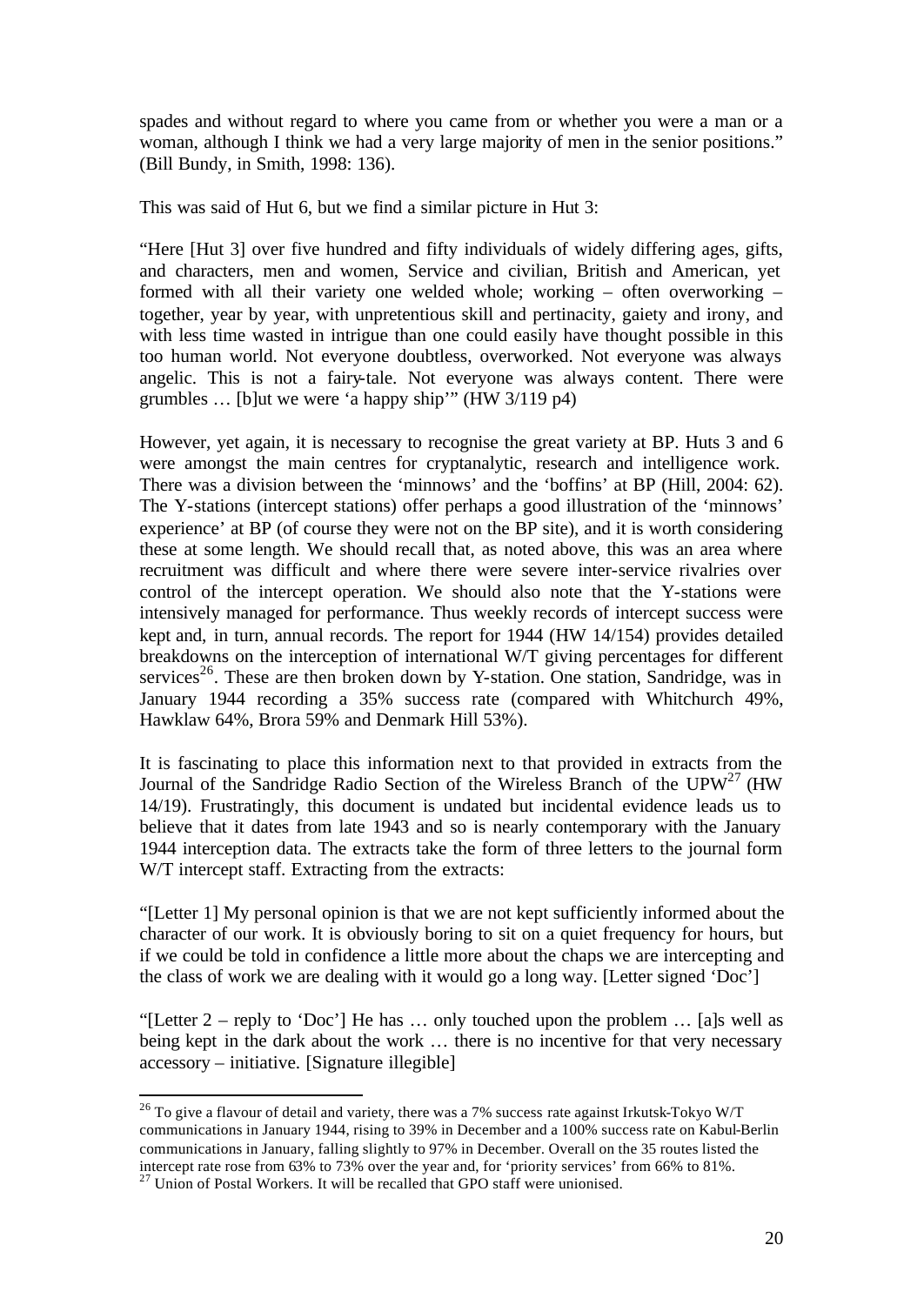"[Letter  $3$  – reply to 'Doc']  $\dots$  I  $\dots$  agree  $\dots$  what about allowing us to see what a few message look like after they have been decoded? … how about the staff being allowed to nominate 3 or 4 of their number to visit the holy of holies, "BP". What a thrill we would get out of hearing about, and perhaps even seeing, those mysterious figures, Mr Welchman, Mr de Grey, Mr Shiner, etc., and dear old 'Hut 5' ... if we could obtain ... just a little information about what goes on above our heads, I feel sure it would do much to stimulate that interest which is now so sadly lacking. [Letter signed 'Veteran Temp']"

Just from this brief and highly selective account of BP it is hopefully possible to see how complex and how heterogeneous an organization it was. We now examine BP further, through a consideration of how the case and our account of it can inform contemporary debates on KIOs and the 'historic turn' in organisational studies.

## Bletchley Park, History and Knowledge-Intensive Organizations

The most obvious question that can now be asked is whether BP can meaningfully be regarded as a KIO. The answer to this appears to be positive. What we might regard as the core segment of BP – cryptanalysis – certainly conforms with Blackler's (1995) definition. Considering Starbuck's (1992) criteria, it is clear that 'esoteric expertise' was dominant, to an extreme degree, and the expertise was to a large extent founded upon formal academic qualifications (in mathematics and languages, in particular). The expertise in question was perhaps not formally 'professional', but certainly highly specialised. And one can say that the expertise was partially encoded in organizational routines and machines.

There are also comparisons to be made with McGrath's (2005) analysis of the parallels between medieval monasticism and KIOs. BP had a geographically dispersed, flexible (sometimes even 'anarchic') and networked structure; teamwork, collaboration and knowledge-sharing (within teams) were strongly present. There was a clear and unifying mission (of the general war situation for many; of the codebreaking effort for some) and little evidence of elaborate strategic planning. Additionally, particularly in recruitment, there is strong evidence of BP of the importance of networks and trust. Moreover, BP exhibited many of the features identified by Heckscher (1994) as post-bureaucratic, and especially in the way that responsibility and decisions (e.g. in Hut 3 and Hut 6) lay with the most competent, rather than the most senior.

In these various senses, then, we can follow McGrath (2005) in making a fundamental and important point: knowledge-intensivity is not some novel organizational formation that only emerged in the late  $20<sup>th</sup>$  century. Moreover, BP whilst in many respects unusual and in certain respects unique, developed its knowledge-intensive character from a profusion of pre-existing organizational techniques, including those derived from libraries and commercial organizations, as Black & Brunt (1999) show. Speaking of, specifically, information management, they conclude: "far from being a recent development linked to the appearance of what some see as a post-industrial, information society, [it] commands a long tradition rooted in the pre-computer,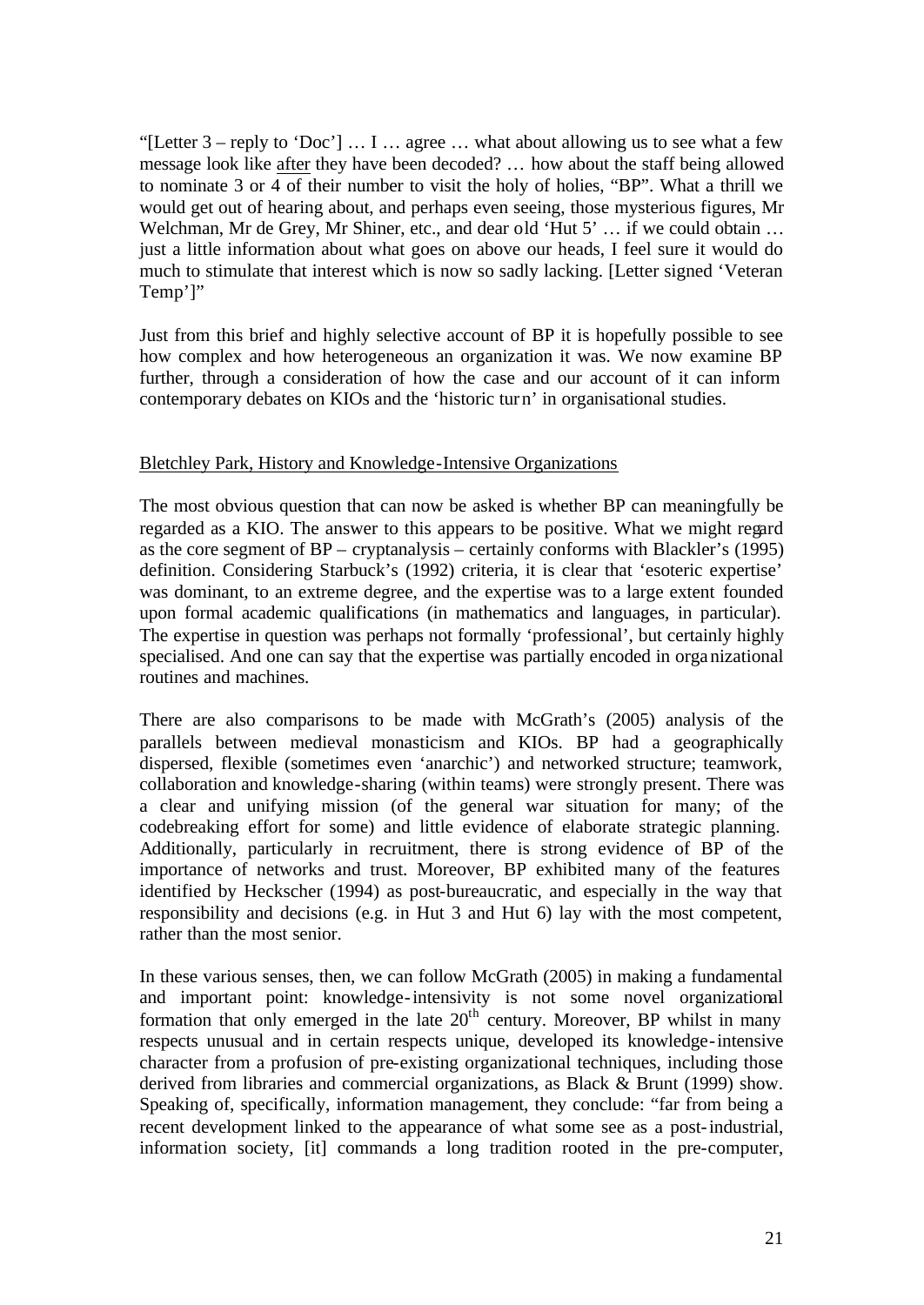industrial age" (1999: 371).Thus, this more historicised claim about KIOs cannot be countered by regarding BP as either an anomaly or as a prototype, for it was neither.

However, with all that said, it is clear that the BP case also throws into sharp relief the indeterminacy of the KIO concept. At least in numerical terms, BP's was largely not knowledge-intensive. Firstly, as we have seen, a great deal of activity was of a type directly analogous to, and understood at the time to be, that of an industrial production line, and much of it was physically demanding, labour-intensive work. Here, the modes of control were at least in large part those of coercive and bureaucratic rather than normative control. With variations, this could be said to be true of the listening stations, the bombes, the Typex room and many other things. Much organizational activity was, to use Starbuck's distinction, clearly information intensive rather than knowledge-intensive (indexing, for example) and gave rise to standardised clerical forms of labour. In addition, all of the support functions associated with transport, catering etc were by no means knowledge-intensive. Throughout the account we gave earlier of BP we repeatedly stressed the *variety* of organizational experiences and practices.

Now, the counter to this might be to say that, nevertheless, cryptanalysis, translation, research and intelligence work were, to use the term we ourselves used at the start of this section, the 'core' of BP, and that this dominated the organization. Yet the more we learn of BP the less clear this seems to be. Whilst it is certainly true that none of the labour- and information-intensive activities would have been possible without the cryptanalytic successes, it is no less true that these successes would have been impossible without, certainly, the labour-intensive work of both the listening stations and the bombes. Moreover, cryptanalysis would be no more than a clever 'game' were it not for the delivery of an intelligence yield, and was only a necessary, but not a sufficient condition for this yield. The capacity to transform decrypts into meaningful and useable intelligence was first and foremost an achievement of information-intensivity. This is not at all to downgrade the cryptanalytic achievements at BP but rather to contextualise them.

Manifestly all of this links to the question raised earlier, namely that of the distinction between bureaucracy and KIOs. Here, we can concur with Karreman et al (2002) that these are over-polarised. In the case of BP we find both present simultaneously and, more important, in a mutually reliant way. Even in the highly esoteric area of cryptanalysis there is a mixture of 'ad hoc' problem solving and standardization – whether in the form of the establishment of particular ways of attacking codes ('the Herival Tip', 'Banbarismus') or in the semi-mechanization, through the bombes, of discriminating between different possible keys. Insight, even genius, were not in themselves enough. More generally, of course, much of BP was highly rule-bound in terms of organizational procedures (not to mention military discipline) – indexing protocols being an obvious example.

However, we can make an additional point to that made by Karreman et al (2002). Their insight was that much that happens in KIOs is bureaucratic, but it might equally well be said that much bureaucratic organization is itself knowledge-intensive. The key to the power of bureaucracy was, for Weber, that of 'domination through the files'. Nowhere was this clearer than at BP where files, in the form of indexes, but also elaborate systems of security vetting and recording of organizational events were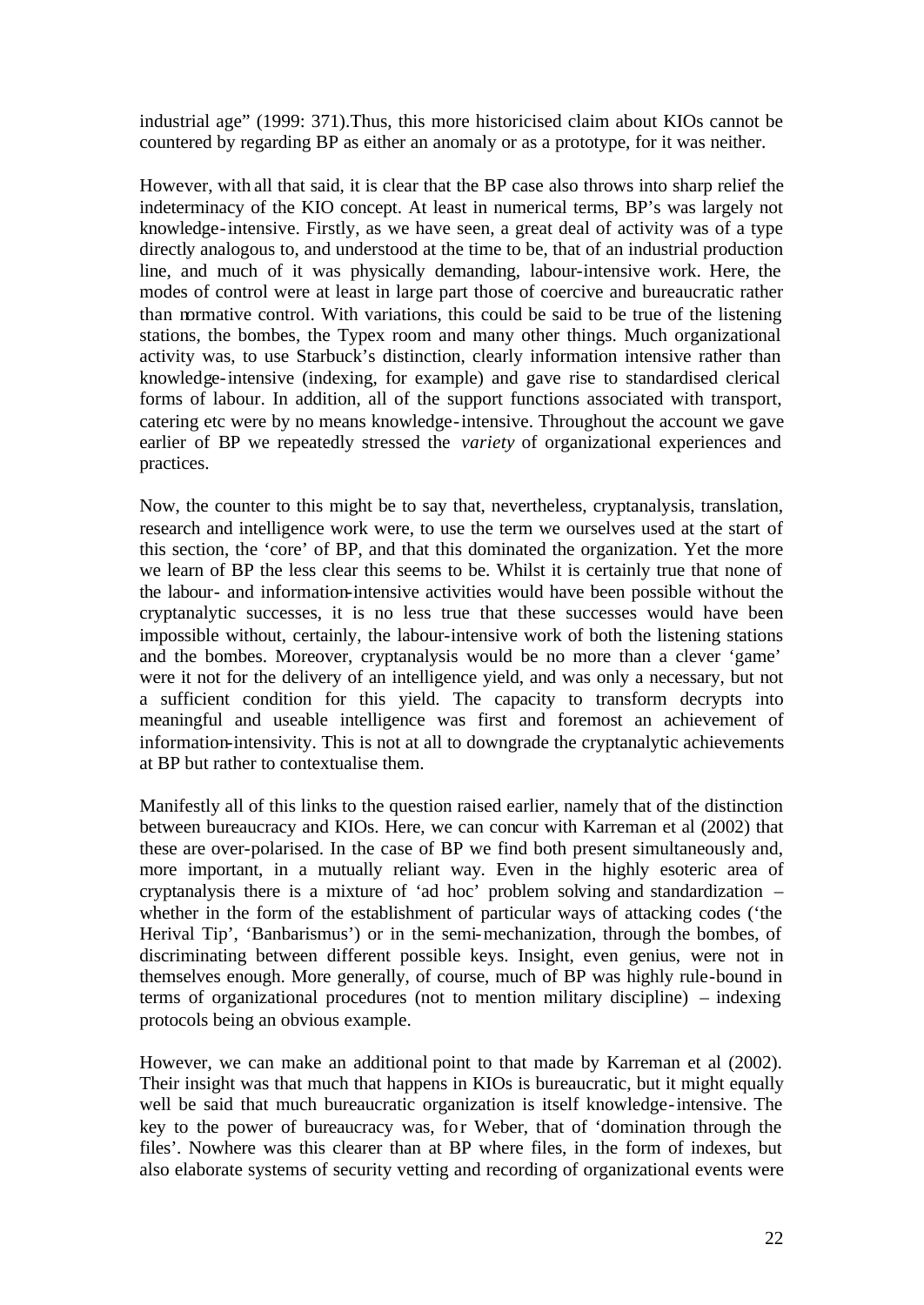central to both the existence and the success of the organization. From this point of view – and linking back to the epistemological debates about historical evidence we briefly alluded to in the first section of this paper - the very extensive archive material we have studied takes on a particular significance. It is not just a source of information, but in its very existence and profusion evidence of how file-based knowledge was a mode of organizational power.

Having raised this point, we will conclude this discussion by making two further comments about what the history of BP can tell us about the wider project of historicising organization studies and the study of KIOs in particular. The first is that historical distance assists de-familiarization. In the case of BP this has a particular twist in that it comes at the cusp of (indeed to some large extent it initiates the transition between) pre- and post-computer ages. This means that the non-knowledge aspects of knowledge work are extremely visible in the form of people doing work that is now done by computers. Indeed, over the course of the war, BP witnessed precisely a shift in this boundary. Contemporary depictions of KIOs put heavy emphasis on the centrality of information technology and, precisely because they are contemporary, may, to us, be misleading. For example, a current day knowledgeworker receiving an email, storing it, and replying to it can be recast as a clerk opening the post, filing it and writing a memorandum. Thus cast, some of the 'mystique' of knowledge work is eroded. In the case of BP, no such exercise is necessary since the evidence of routine and lowly work as an adjunct to knowledgebased activities is immediately obvious.

Secondly, the difficulty and indeterminacy of separating KIOs from other organizations is not an accident. There is not an essential quality to KIOs but, rather, attempts to construct such a delineation are intimately linked with power and interests because they are attempts to define status and worth of organizations and, in particular, employees. With the BP case, it being historical, it is perhaps easier to see how particular narratives about the organization have this constructed character. This relates directly to Hassard & Rowlinson's (1993) point about incorporating the production of history into historian's accounts. The dominant received picture of BP puts an emphasis upon the knowledge workers – the codebreakers. This picture foregrounds those who were largely male and from a social elite (it also typically downplays the non-British contributions to codebreaking) and who undertook what may now be seen as 'glamorous' rather than mundane work.

This is not to posit a conspiracy, but rather to point to the way that historical accounts are conditioned by systematic and ideological characteristics rather than being either accidental or neutral in character. If we decide that BP was a KIO then we can only do so by giving privilege to one particular aspect of its work. But the same must be true when we call a present day organization knowledge-intensive. Therefore the most important result of historicising KIOs is not simply to point out that they existed in the past. It is to use an understanding of how historical accounts are constructed to reflect more upon how accounts of the present are being constructed and with what power effects.

## Conclusion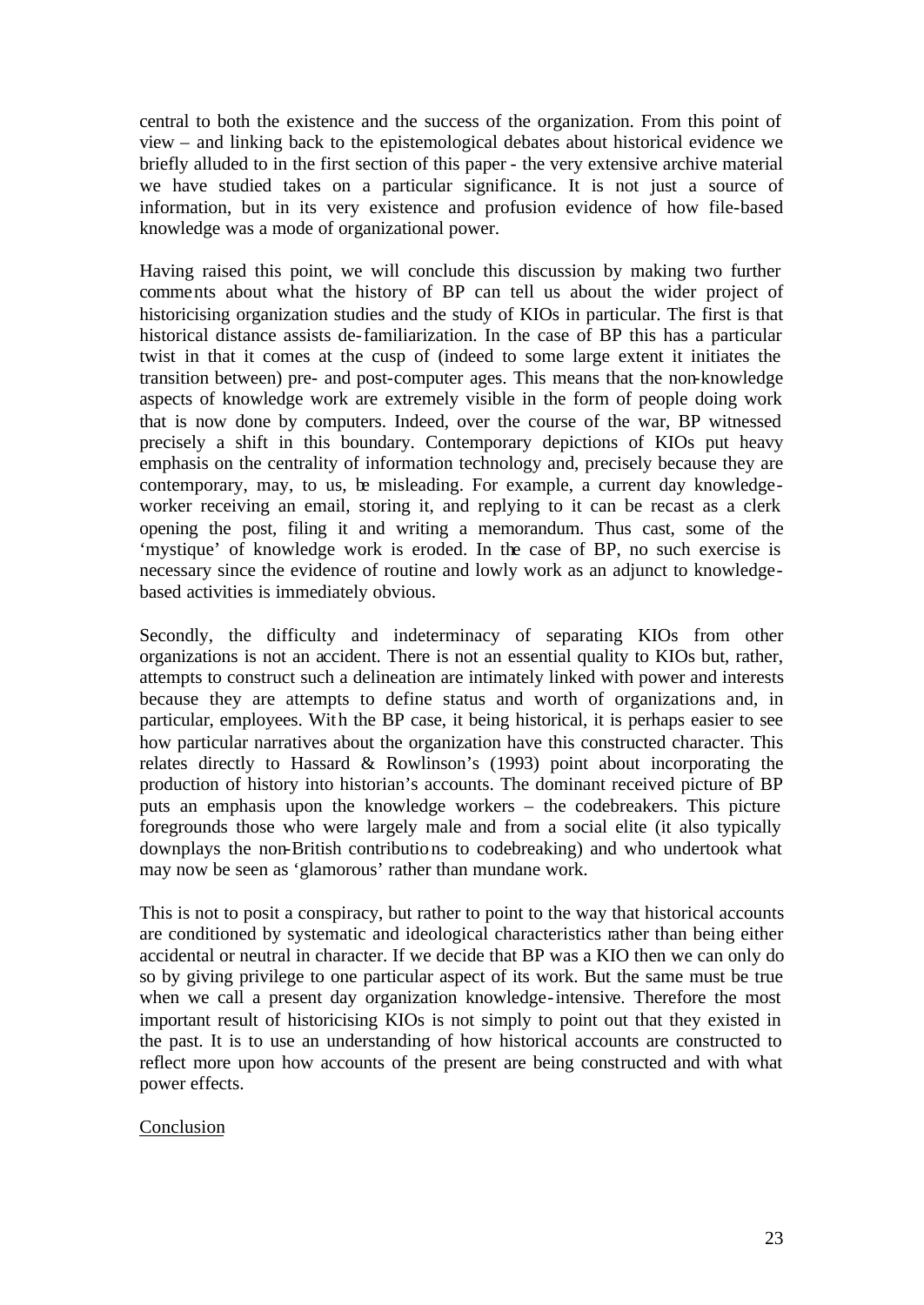It will be clear that this is a very cursory and preliminary analysis. We have simplified at every step: the discussions of history and organizational analysis, of methodology, of BP, and of KIOs would not satisfy a specialist in any of these areas. This partly reflects the limitations of a single paper – and no doubt the limitations of its authors – but it also reflects the very great difficulty of reporting research on the history of organizations. Historians do not normally need to begin by explaining and justifying historical analysis; those presenting case studies, in any field, are often forgiven for doing no more than reporting the 'facts'; organizational analysts often are able to rely on a set of shared assumptions that make incremental contributions easier. Perhaps, as the field of management and organizational history grows, this will become true for it as well.

In the meantime, a certain compression is called for. Nevertheless, within these constraints, we hope that we have been able to do a number of things. A minor, but perhaps not altogether negligible, one is to signal, just by having written this paper, that there is a considerable overlap between the 'historic turn' in organization studies and critical management studies (CMS) (Clark & Rowlinson, 2004: 334). As authors with some commitment to CMS, we find an affinity between the two developments, and we certainly believe that CMS should not be equated with the extreme relativism criticised by Rowlinson & Carter (2002). In particular, we see a strong parallel between the CMS commitment to 'de-naturalization' (Fournier & Grey, 2000) and the reorientationist agenda for organizational history of Clarke & Rowlinson (2004) and Booth & Rowlinson (2006).

Beyond signalling a general commitment of this sort, we hope that the methodological and analytical strategies we have adopted make clear that there is a 'critical' approach to organizational history which is non-relativistic without being epistemologically naïve. We have tried to present facts about BP whilst recognizing the limitations and partiality of appeals to facticity and also some of the ways in which ideological patternings structure historical accounts. Certainly we are not amongst those (if indeed they exist) who regard history as no more than an artefact of accounts given of history.

More specifically, we have sought to advance an historicised perspective on KIOs by using the BP case to illustrate:

- That, following McGrath (2005), it is factually and analytically inadequate to regard KIOs as a recent or emerging phenomenon; but we have gone further than McGrath by suggesting that it is not just a matter of 'parallels' between previous and extant KIOs. Instead we have drawn on Black & Brunt (1999) as well as the BP case to suggest that there is a densely interconnected history of knowledge-intensive techniques
- That, following Karreman et al (2002), it is factually an analytically incorrect to regard KIOs as dichotomous with bureaucracy; but we have gone further than Karreman et al. by suggesting that not only are KIOs bureaucratic, but also that bureaucracies are knowledge-intensive
- That historical analysis can enable a move beyond that of seeing the KIO/non-KIO distinction as problematic and difficult towards recognizing that attempts to make such a distinction are saturated with power. The way that the BP case is both obviously one of knowledge-intensivity, but also only ambiguously so,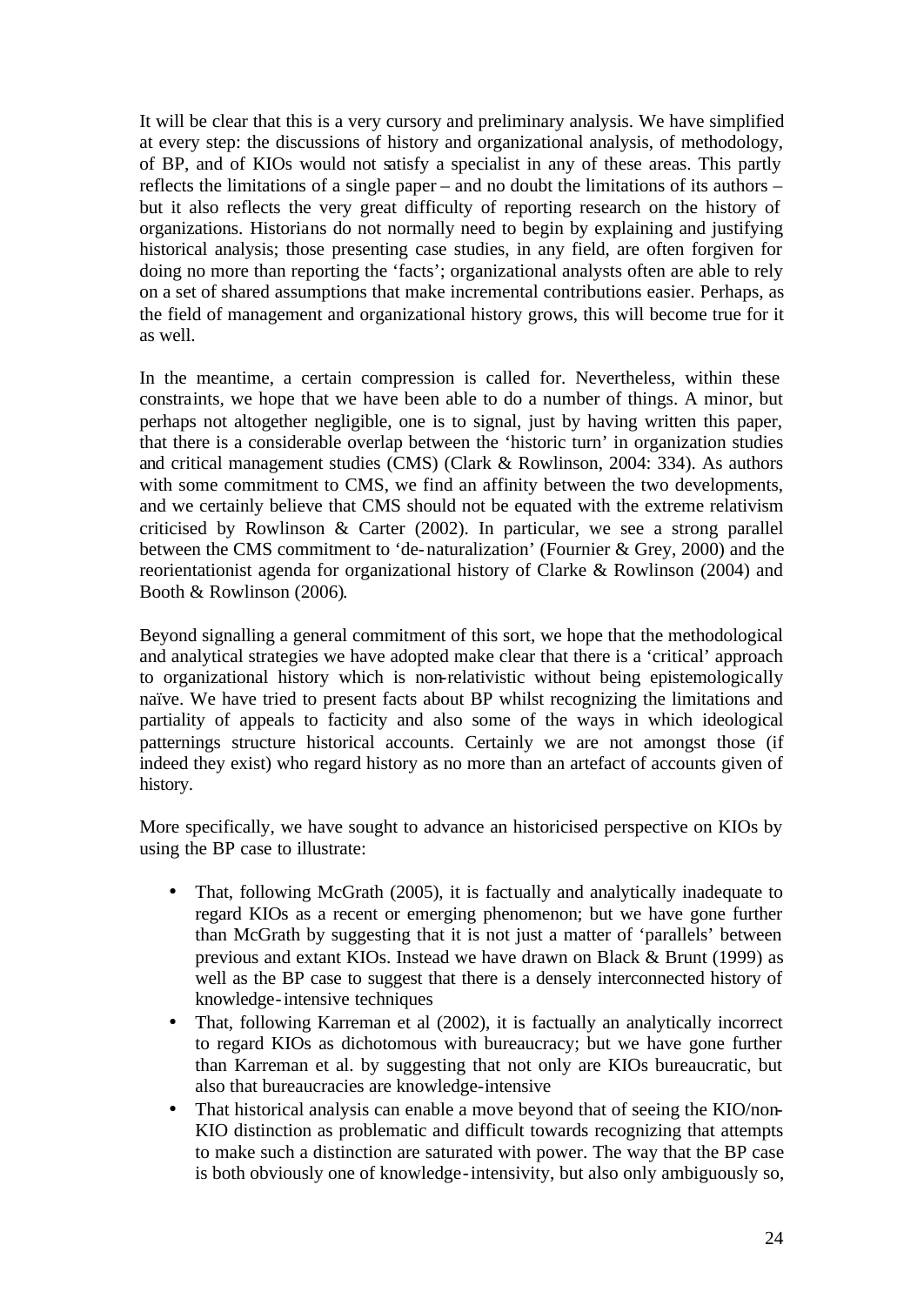reveals the contestable nature of historical accounts of organizations and, in the process, the contestability of contemporary accounts of KIOs

These arguments, preliminary and partial as they are, suggest that the Bletchley Park case offers considerable opportunities for the analysis of knowledge-intensive organizations and, more generally, that historical analysis can substantially deepen our understanding of these organizations.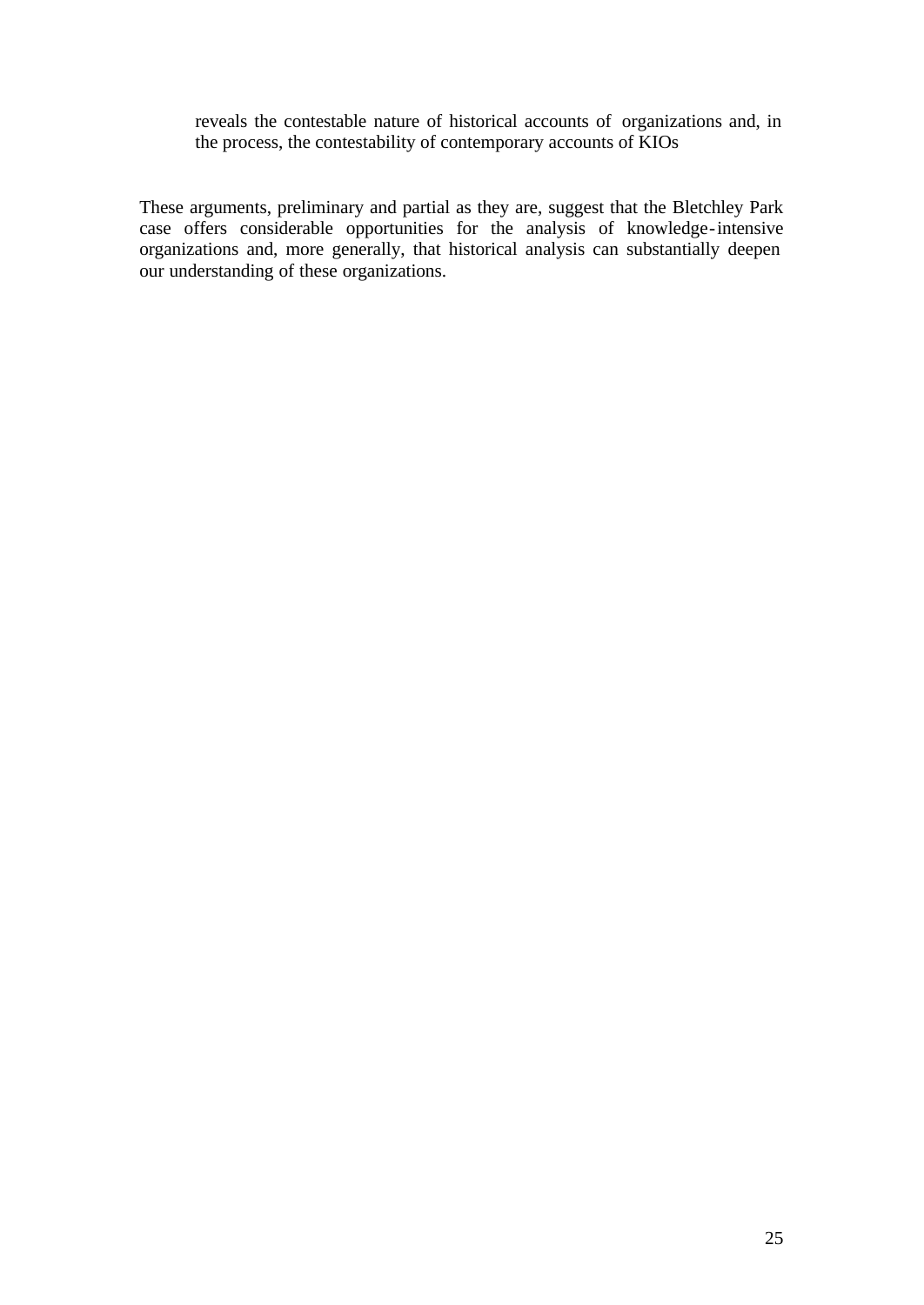#### Bibliography

Alvesson, M (2004) *Knowledge Work and Knowledge Intensive Firms*, Oxford: OUP.

Alvesson, M. (1993). "Organizations as Rhetoric - Knowledge-Intensive Firms and the Struggle with Ambiguity". *Journal of Management Studies*, 30 (6): 997-1015.

Alvesson M. & Roberston M. (2006), "The best and the brightest: The construction, significance and effects of elite identities in consulting firms", *Organization* 13 (2): 195-224.

Birch F., *A History of British SigInt*. Vols. I & II. GC & CS internal document, BPTA, no date (but postwar, possibly 1946). Available from BPTA Archive or Public Records Office.

Black A. & Brunt R. (1999). "Information Management in Businesses, Libraries and British Military Intelligence: Towards a history of information management", *The Journal of Documentation* 55 (4): 361-374

Black A. & Brunt R. (2000). 'MI5 1909-1945: an information management perspective', *Journal of Information Science* 26 (3): 185-197.

Blackler, F. (1995). "Knowledge, knowledge work and organizations: An overview and interpretation". *Organization Studies,* 16(6), 1021-1046.

Brunt R. (2004) "Indexes at the Government Code and Cypher School, Bletchley Park, 1940-1945". DETAILS??

Booth C. & Rowlinson M. (2006). "Management and organizational history: Prospects", *Management & Organizational History* 1 (1): 5-30.

Budiansky S., *Battle of Wits. The Complete Story of Codebreaking in World War II.* London: Viking, 2000.

Case, P. (1999). "Remember re-engineering? The rhetorical appeal of a managerial salvation device." *Journal of Management Studies* 36(4): 419-441.

Castells, M. The rise of network society, Vol. 1 of *Information Age*. Cambridge: Blackwell, 1996.

Clark, P. & M. Rowlinson (2004). "The treatment of history in organization studies: Towards an 'historic turn'?" *Business History*, 46 (3): 331-352.

Contu A., Grey C. & Ortenblad A. (2003), "Against Learning", *Human Relations* 56 (8): 931-952

Courpasson. (2000). "Managerial strategies of domination: power in soft bureaucracies". *Organization Studies,* 21 (1): 141-161.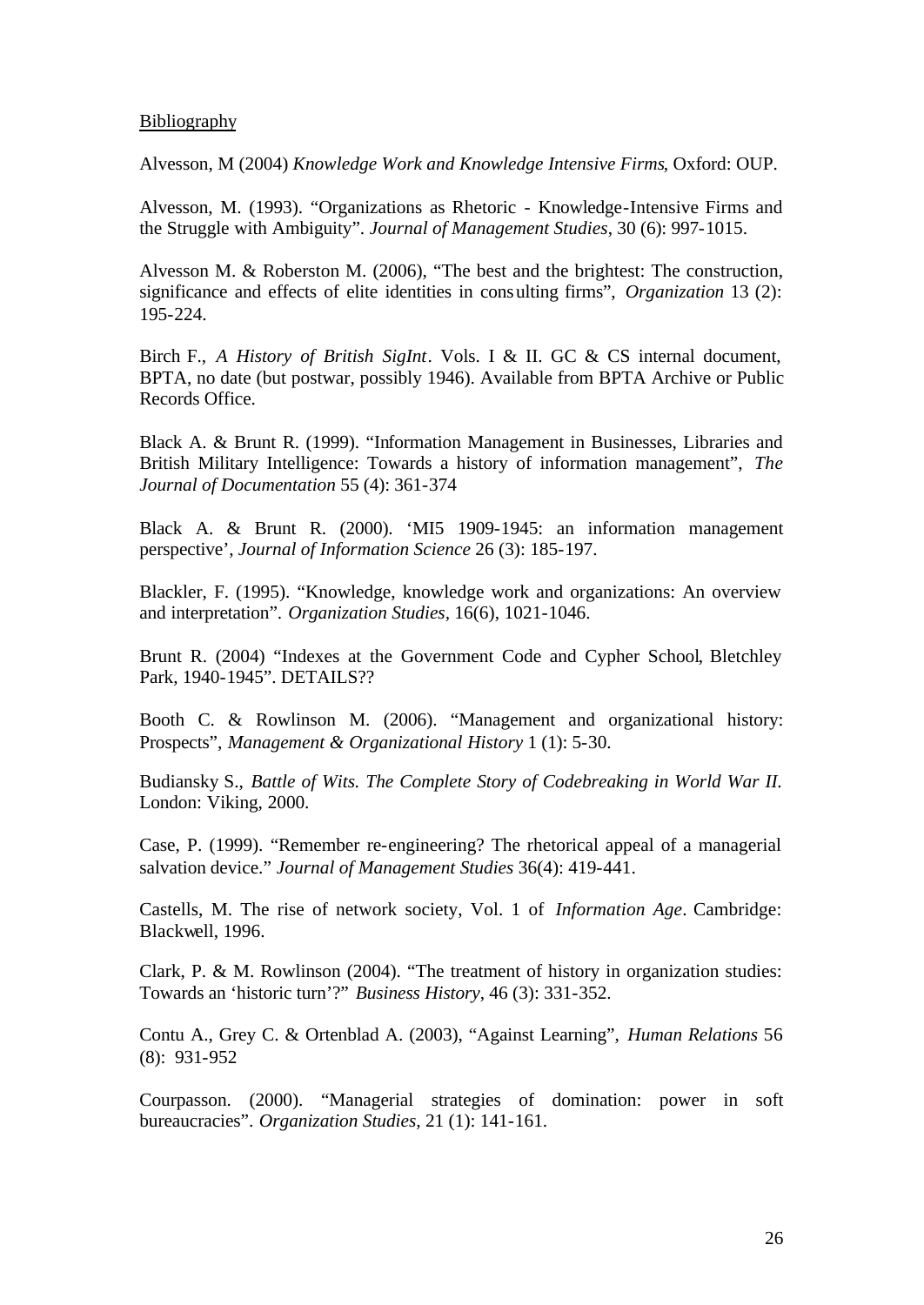Davies P., 'From Amateurs to Professionals: GC&CS and Institution-Building in Sigint' in Smith M. & Erskine R. (eds) *Action this Day*. London: Bantam, 2001 pp 386-402.

Drucker, P. (1993). *Post-capitalist society*. Oxford: Butterworth-Heinemann.

Du Gay P. (2003), epochs paper *Organization* 10, 4: ???

Evans D., *BP: The Development and Historical Function of the Fabric*, BPTA mimeo, 2003. (Available from the BPTA, The Mansion, Bletchley Park, Milton Keynes MK3 6EB, UK)

Fournier V. and Grey C., "At the Critical Moment: Conditions and Prospects for Critical Management Studies" *Human Relations* Vol. 53, No. 1, 2000, pp 7-32.

Golden, B. (1992). "The past is the past - or is it? The use of retrospective accounts as indicators of past strategy". *Academy of Management Journal*, 35 (4): 848-860.

Golden, B. (1997). "Further remarks on retrospective accounts in organizational and strategic management research." *Academy of Management Journal,* 40 (5): 1243- 1252.

Grey C. (2003). "The Fetish of Change", *Journal of Critical Postmodern Organizational Science* 2 (2): 1-19

Heckscher C., (1994). 'Defining the Post-Bureaucratic Type'

Hill M. (2004). Bletchley Park People. Stroud: Sutton Publishing.

Hinsley H. (1993). *British Intelligence in the Second World War* (Abridged). London HMSO.

Hinsley H. & Stripp A., (eds) *Codebreakers*. Oxford: Oxford University Press, 1993

Hinsley H., Thomas E., Ransom C. & Knight R., *British Intelligence in the Second World War.* Vols. I-III. London: HMSO, 1979-1984

Karreman, D., & Alvesson, M. (2004). "Cages in tandem: Management control, social identity, and identification in a knowledge-intensive firm", *Organization,* 11(1): 149- 175.

Karreman, D., Sveningsson, S., & Alvesson, M. (2002). The Return of the Machine Bureaucracy? Management Control in the Work Settings of Professionals. *International Studies of Management & Organization* 32 (2): 70-93.

Kieser, A. (1994). "Why organization theory needs historical analyses - and how this should be performed" *Organization Science* 5(4): 608-620.

Martin, J. (1995)